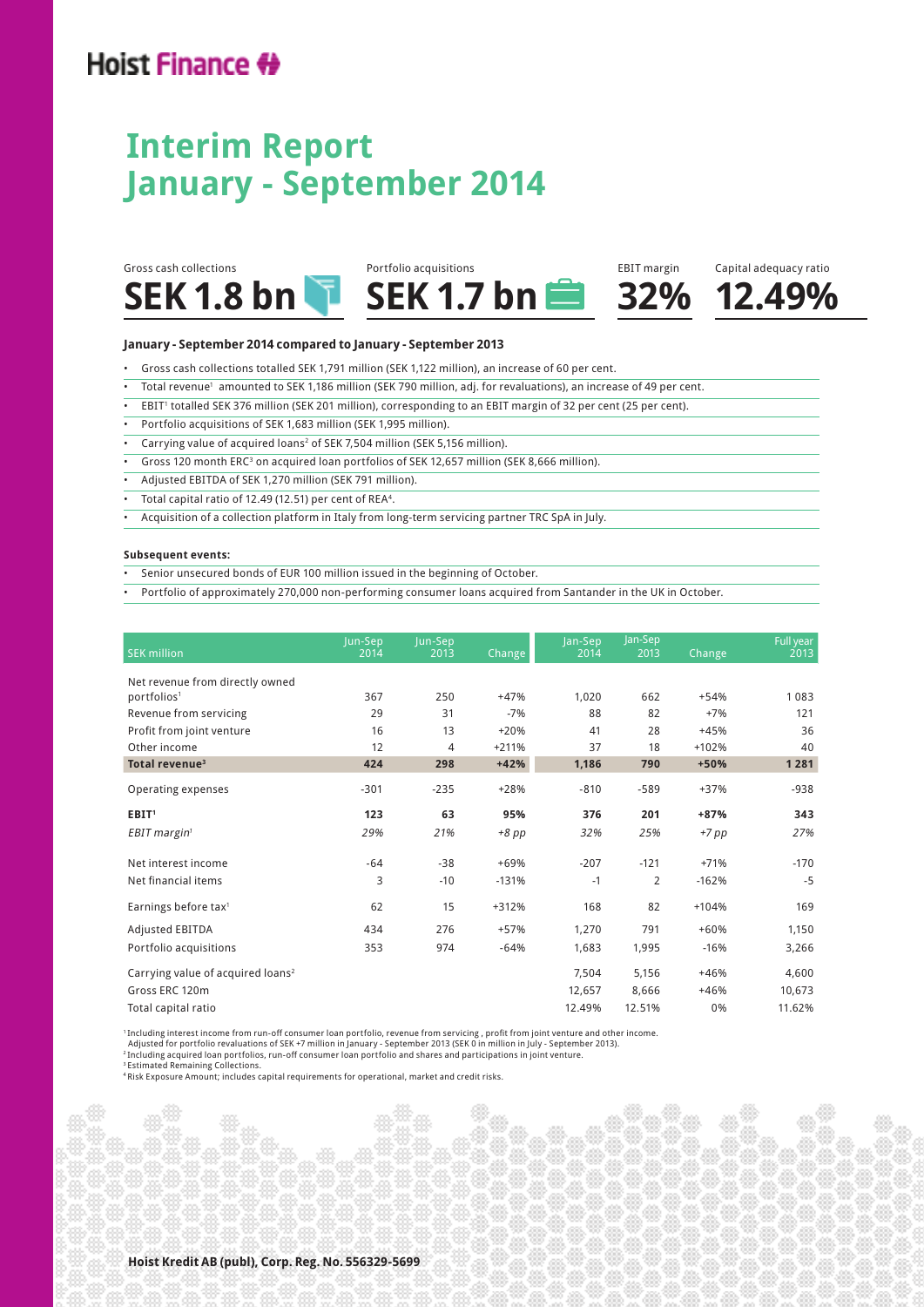# **Comment from the CEO**

We are very satisfied with our progress during the first nine months of 2014 – we have continued to deliver solid growth and improved our margins substantially. The markets we are operating in continue to bring interesting opportunities as European banks restructure their balance sheets as a consequence of the implementation of the Basel III regulations. In addition, the increased focus from the European Central Bank on the solvency of European banks is further enhancing this trend.

Hoist Finance focuses on buying portfolios of non-performing unsecured consumer loans from large international banks. Our mission is to help the debtors across Europe to recover through our model for amicable settlements. Our determined strategy to become a trusted partner to global banks is built on our track record as a responsible debt collector, and has proven to be very successful.

During the first nine months of 2014 we have reached a number of important milestones. We have completed portfolio acquisitions of SEK 1.7 billion, confirming our position as one of the largest buyers of non-performing unsecured consumer loans in Europe. We have expanded our geographical footprint, with the latest addition being the acquisition of our long-term Italian servicing partner TRC SpA in July. This further strengthened our operational presence in Italy by enabling further growth in the region. Our strategy of becoming the leading debt restructuring

partner to global banks was further evidenced by a major acquisition of non-performing consumer loans from Santander UK in October, following the end of the third quarter.

It is also rewarding to see that our strategy for balanced growth and operational excellence across the Hoist Finance Group is delivering great results. The organisation delivered a year-to-year increase in gross cash collections of 60 percent, to SEK 1,791 million, and an EBIT of SEK 376 million, which was 87 per cent higher compared to the same period last year.

Another milestone achieved was the senior unsecured bond issue of EUR 100 million, which was completed in October, as another step in our strategy for diversified funding. Our liquidity position is strong, enabling us to capture the opportunities for further growth as they arise.

Jörgen Olsson Chief Executive Officer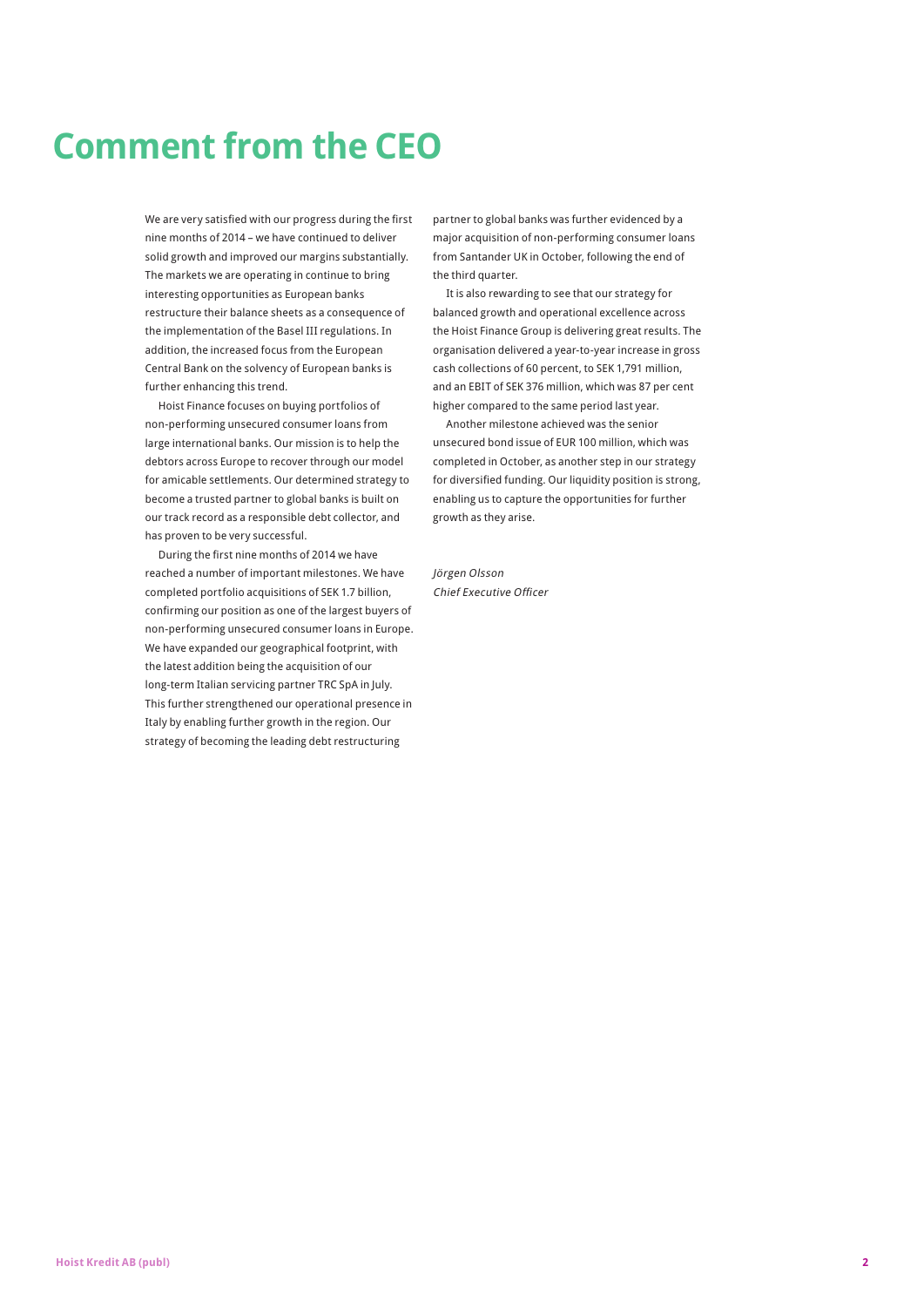# **January – September 2014**

Unless otherwise stated, all comparisons of market, financial and operational data apply to the corresponding period in 2013 and are stated in brackets.

#### **Revenue and financial items**

#### **Operating revenue**

Gross cash collections increased by 60 per cent to SEK 1,791 million (SEK 1,122 million), due to the high acquisition activity in the second half of 2013 and in 2014. Net revenue from acquired loan portfolios totalled SEK 987 million (SEK 603 million; SEK 611 million adjusted for portfolio revaluations). Interest income from the run-off consumer loan portfolio, accounted for in interest income, decreased to SEK 33 million (SEK 58 million) as a consequence of amortisation on the portfolio. Total net revenue from directly-owned portfolios was thus SEK 1,020 million, an increase of 52 per cent compared to the same period in 2013 (an increase of 54 per cent from SEK 662 million, excluding revaluations).

Revenue from servicing activities increased by 7 per cent in to SEK 88 million. The profit from the joint venture in Poland was up 45 per cent to SEK 41 million due to weak comparables for 2013. The book value of the holding in the joint venture was SEK 214 million (SEK 195 million).

Other income of SEK 37 million increased by 102 per cent. The income refers mainly to legal costs recovered from debtors (other income than gross cash collections) in Hoist Finance's UK operations.

Total revenue from operations increased by 49 per cent to SEK 1,186 million, compared to SEK 798 million (SEK 790 million excluding portfolio revaluations of SEK +7 million).

#### **Financial items**

Net interest items refer to the net amount of interest income less interest income attributable to the run-off consumer loan portfolio and interest expenses. Interest income less interest income attributable to the run-off consumer loan portfolio decreased to SEK 45 million (SEK 63 million), as a consequence of lower market rates, reallocation to lower-yielding assets (see comments below under cash flow) and a slight decrease in liquidity.

Interest expenses have increased from SEK -184 million to SEK -251 million, driven from steady growth and from our strategy to extend the maturity and diversify the funding base with two bond issues in the second half of 2013 (subordinated loans and senior unsecured loans of SEK 1.1 billion), which have increased the average funding cost to some extent.

Net income from financial transactions totalled SEK -1 million (SEK 2 million). This line refers to items related to hedging arrangements and changes in market values of these financial instruments. Hoist Finance has instruments in place to hedge currency- and interest rate risks. In January – September 2013, the income primarily related to hedging currency exposures where the changes in value of the hedged items were posted directly in equity (see under Comprehensive income). These accounting policies were changed in the second half of 2013 when the so-called hedge accounting was implemented and both items are now posted directly in equity.

Interest rate swaps used for hedging funding cost for up to twelve months have had a negative impact of approximately SEK -8 million in the first nine months of 2014 (SEK -3 million). Due to falling market rates, the market value of the swap is negative. A corresponding, but positive, effect will be seen over time as deposit rates also have been lowered.

#### **Operating expenses**

Operating expenses totalled SEK 794 million, an increase of 38 per cent. The increase in operating expenses reflects the portfolio purchasing activity in 2013 and 2014, leading to higher collections and higher associated costs. Approximately SEK 50 million of the increase relates to the UK operation, following the acquisition of the lewis group Ltd in August 2013. In connection with the transaction, a provision for restructuring was taken in the third quarter of 2013. The integration of the lewis group Ltd into Robinson Way Ltd is now completed. In July, Hoist Finance acquired its long-term Italian servicing partner, TRC SpA, adding 129 FTEs. As part of the restructuring and profitability improvement initiatives in France that were initiated in 2013, a restructuring cost of approximately SEK 13 million has been incurred in the third quarter, related to the relocation of the Guyancourt operations to Lille. In addition, in 2013 and 2014, Hoist Finance has strengthened its central functions appointing and reinforcing key roles within the Group.

Depreciation and amortisation totalled SEK -16 million (SEK -12 million).

#### **Consolidated profit before tax and Net profit**

The consolidated profit before tax totalled SEK 168 million, up 88 per cent compared to the first nine months of 2013. The reported income tax totalled SEK -39 million (SEK -30 million), corresponding to approximately 23 per cent of the consolidated profit before tax.

The comprehensive income, including currency translation differences recorded directly in shareholders' equity, was SEK 129 million, more than double compared to the same period in 2013 (SEK 63 million).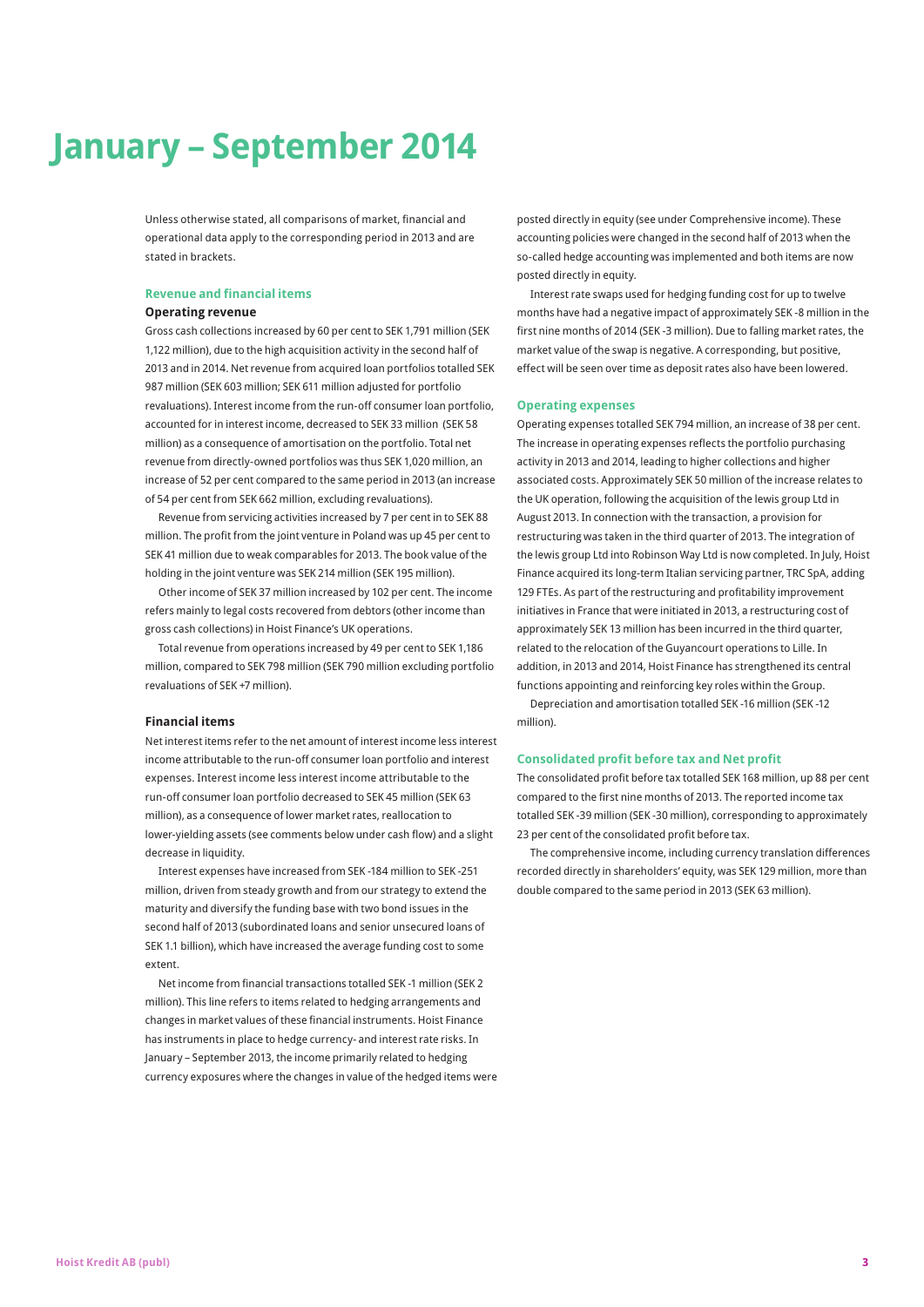#### **Cash flow and investments**

| <b>SEK million</b>                  | lan-Sep 2014 | $lan-Sep 2013$ | Change  | 31 Dec 2013 |
|-------------------------------------|--------------|----------------|---------|-------------|
| Cash flow from operating activities | $-784$       | 1.907          | $-141%$ | 1.275       |
| Cash flow from investing activities | $-1.121$     | $-505$         | n/m     | $-613$      |
| Cash flow from financing activities | 392          | 411            | $-5%$   | 1.017       |
| Cash flow for the period            | $-1.513$     | 1,813          | $-183%$ | 1,679       |

Cash flow from operating activities totalled SEK -784 million, compared to SEK 1,907 million in the same period in 2013. The operating cash flow in the first nine months of 2013 had a strong positive impact from the high inflow of deposits of SEK 2,757 million, whereas the corresponding figure in 2014 was SEK 161 million.

In 2013 and 2014, Hoist Finance has built up a liquidity position to accommodate expected portfolio acquisitions. In the second half of 2013 and the beginning of 2014, Hoist Finance issued SEK 1.1 billion in subordinated loans and senior unsecured bonds. In October 2014, Hoist Finance further diversified its funding base through the issue of EUR 100 million in senior unsecured bonds. This will also provide a

natural currency hedge to the asset base of the Hoist Finance Group which is largely EUR-denominated.

Since January 2014, Hoist Finance has reallocated its liquidity reserves in order to orient its ratios into relevant levels as imposed by COREP. This has resulted in a significant increase in Treasury bills/ bonds and covered bonds, and decrease in bank-issued senior debt and corporate non-investment grade senior debt. During January – September 2014, Hoist Finance has invested SEK 1,067 million in treasury bills.

Total cash flow totalled SEK -1,513 million, compared to SEK 1,813 million.

#### **Financing and capital structure**

| <b>SEK million</b>                   | 30 Sep 2014 | 30 Sep 2013 | <b>Change</b> | 31 Dec 2013 |
|--------------------------------------|-------------|-------------|---------------|-------------|
| Deposits                             | 9,979       | 9,284       | 7%            | 9,702       |
| Subordinated loans                   | 332         | 374         | $-11%$        | 329         |
| Senior unsecured loans               | 741         | ٠           | n/m           | 666         |
| Shareholders' equity                 | 1.274       | 777         | 64%           | 825         |
|                                      |             |             |               |             |
| Total assets                         | 12,851      | 10,978      | 17%           | 12,074      |
|                                      |             |             |               |             |
| Cash and interest-bearing securities | 4,773       | 5.251       | $-9%$         | 5,219       |
|                                      |             |             |               |             |
| <b>Liquidity reserve</b>             | 48%         | 57%         | $-15%$        | 54%         |

The deposit level through HoistSpar has been stable on a year-to-year basis at SEK 9,979 million (SEK 9,284 million). In late 2013 and the beginning of 2014, Hoist Finance issued senior unsecured and subordinated loans of in total SEK 1.1 billion. Following the end of the reporting period, Hoist Finance issued EUR 100 million in senior unsecured bonds.

As at 30 September 2014, shareholders' equity totalled SEK 1,274 million, an increase of 64 percent compared to 30 September 2013 due to the private placement from Toscafund in May 2014. The private placement was made in Hoist International AB (publ) with a subsequent new share issue in Hoist Kredit AB (publ). The capital adequacy ratio (Risk Exposure Amount to capital base) totalled 12.49 per cent as at 30

September 2014, compared to 12.51 per cent as at 30 September 2013.

Cash and interest-bearing securities totalled SEK 4,773 million (SEK 5,251 million), corresponding to a liquidity reserve of 48 per cent, which by far exceeds Hoist Finance's internal targets for liquidity reserves for its deposit operations of 30 per cent.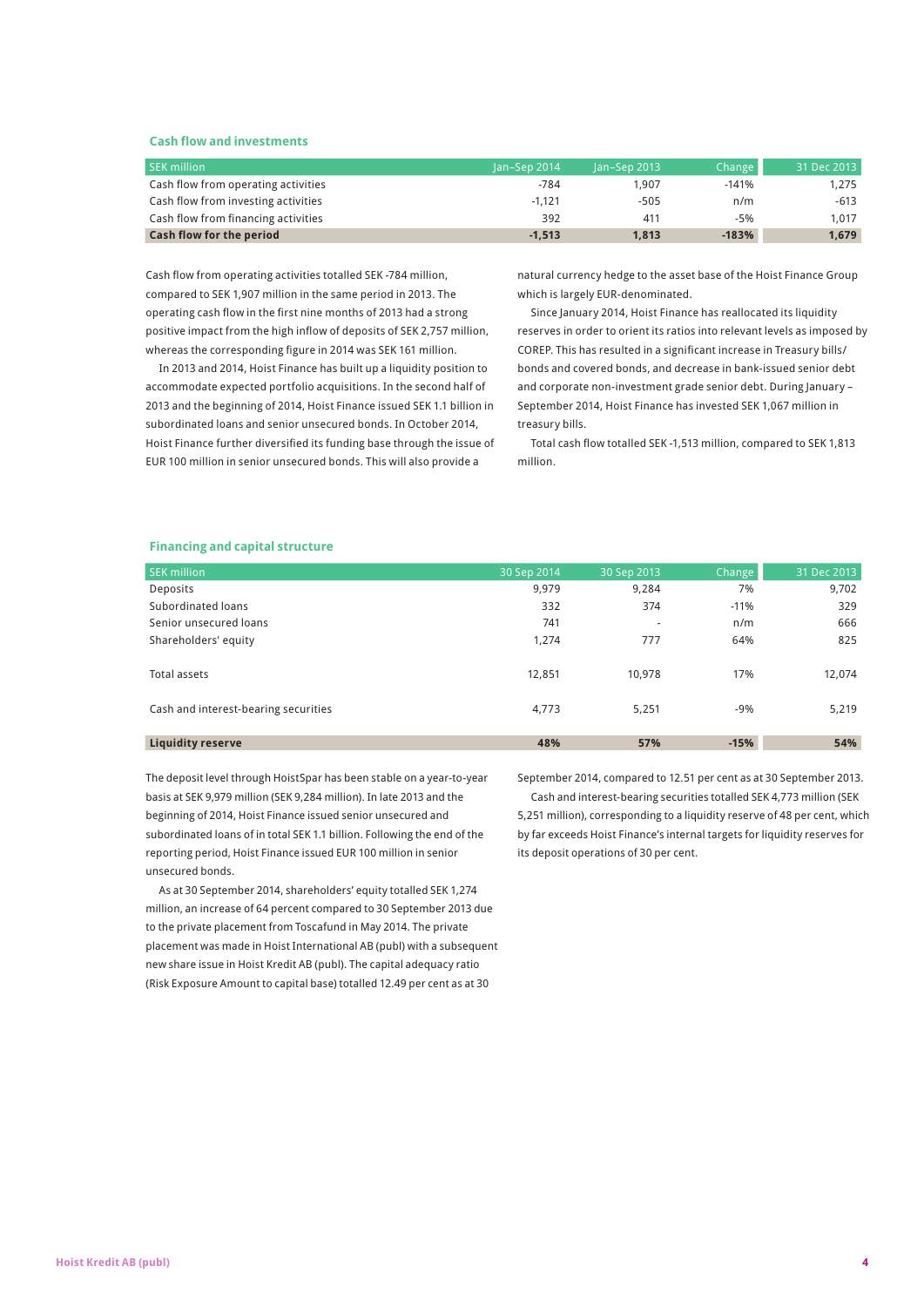#### **Acquired loan portfolios**

During January – September 2014, Hoist Finance completed portfolio acquisitions of SEK 1,683 million – a slight decrease compared to the same period in 2013. Whilst a few large portfolio acquisitions, including the lewis group Ltd in the UK and a landmark portfolio in Poland, accounted for a major part of the total acquisition volume in the comparable period in 2013, the acquisition flow in 2014 has been less fluctuating. In April, Hoist Finance announced a second large acquisition in the Netherlands, acquiring an additional portfolio and entering a forward flow agreement with Crédit Agricole Consumer Finance Nederland B.V. Also, in April Hoist Finance acquired the portfolio of its Italian servicing partner, TRC SpA. In August, Hoist Finance acquired a portfolio of non-performing consumer loans from Citigroup Financial Products Inc. in Germany. Following the end of the third quarter, Hoist Finance announced the acquisition of a portfolio of

non-performing consumer loans from Santander UK. The portfolio contains approximately 270,000 claims. Gross ERC 120 months increased by 46 per cent to SEK 12,657 million as a result of the high acquisition activity.

The asset quality review (AQR) and stress test of 130 banks in the Euro area, conducted by the European Central Bank together with national supervisors, is due at the end of October. The assessment will identify potential shortfalls and further illuminate the need to offload defaulted loans to strengthen the banks' balance sheets. In combination with the new Capital Requirements Directive and Capital Requirements Regulation (together commonly referred to as the Basel III regulatory framework), this vouches for further inflow of interesting investment opportunities in the European market for purchase of defaulted debt.

| <b>SEK million</b>         | lan-Sep 2014 | $lan-Sep 2013$ | Change | 31 Dec 2013 |
|----------------------------|--------------|----------------|--------|-------------|
|                            |              |                |        |             |
| Portfolio acquisitions     | 1.683        | 1.995          | $-16%$ | 3,266       |
| Carrying value at year-end | 7.156        | 4.717          | 52%    | 5.998       |
| Gross ERC 120 months       | 12.657       | 8.666          | 46%    | 10.673      |

Excluding the run-off consumer loan portfolio and portfolios contained in the Polish joint venture.

#### **Segment overview**

Segment reporting is provided in Note 1 in the Financial statements.

#### **Germany including Austria**

| <b>SEK million</b>            | Jan-Sep 2014 | Jan-Sep 2013 | <b>Change</b> | Full year 2013 |
|-------------------------------|--------------|--------------|---------------|----------------|
| Gross cash collections        | 494          | 465          | 6%            | 668            |
| Net revenue                   | 254          | 274          | $-7%$         | 404            |
| Total revenue                 | 306          | 353          | $-13%$        | 468            |
| Operating expenses            | $-181$       | $-177$       | 2%            | $-246$         |
| EBIT                          | 125          | 176          | $-29%$        | 222            |
| <b>EBIT</b> margin            | 41%          | 50%          | $-9pp$        | 47%            |
| Earnings before tax           | 50           | 102          | $-51%$        | 123            |
| Carrying value acquired loans | 2,124        | 1,985        | 7%            | 2,036          |
| Gross ERC 120m                | 3,433        | 3,100        | 11%           | 3,253          |

\* Gross ERC 120m does not include the run-off consumer loan portfolio.

Gross cash collections were up by 6 per cent to SEK 494 million. Net revenue totalled SEK 254 million, compared to SEK 274 million in the same period in 2013. Total revenue decreased by SEK 47 million to SEK 306 million. SEK 26 million of the decrease is attributable to the lower interest income from the run-off consumer portfolio. Moreover, the realisation of a substantial secured asset that had a positive impact in the first half of 2013, ahead of its planned sale, is still delayed, having a negative impact on earnings for January – September 2014.

The increase in operating expenses was only moderate (2 per cent) , reflecting the dampened portfolio acquisition activity in the first half of the year. The third quarter of 2014 saw an increase in portfolio acquisitions, albeit from a low level. In August Hoist Finance announced the acquisition of a portfolio of non-performing consumer loans from Citigroup Financial Products Inc. As at 30 September 2014, the carrying value of acquired loans totalled SEK 2,124 million, up 7 per cent.

The development in Austria has been positive with supporting incremental effect upon gross cash collections and earnings.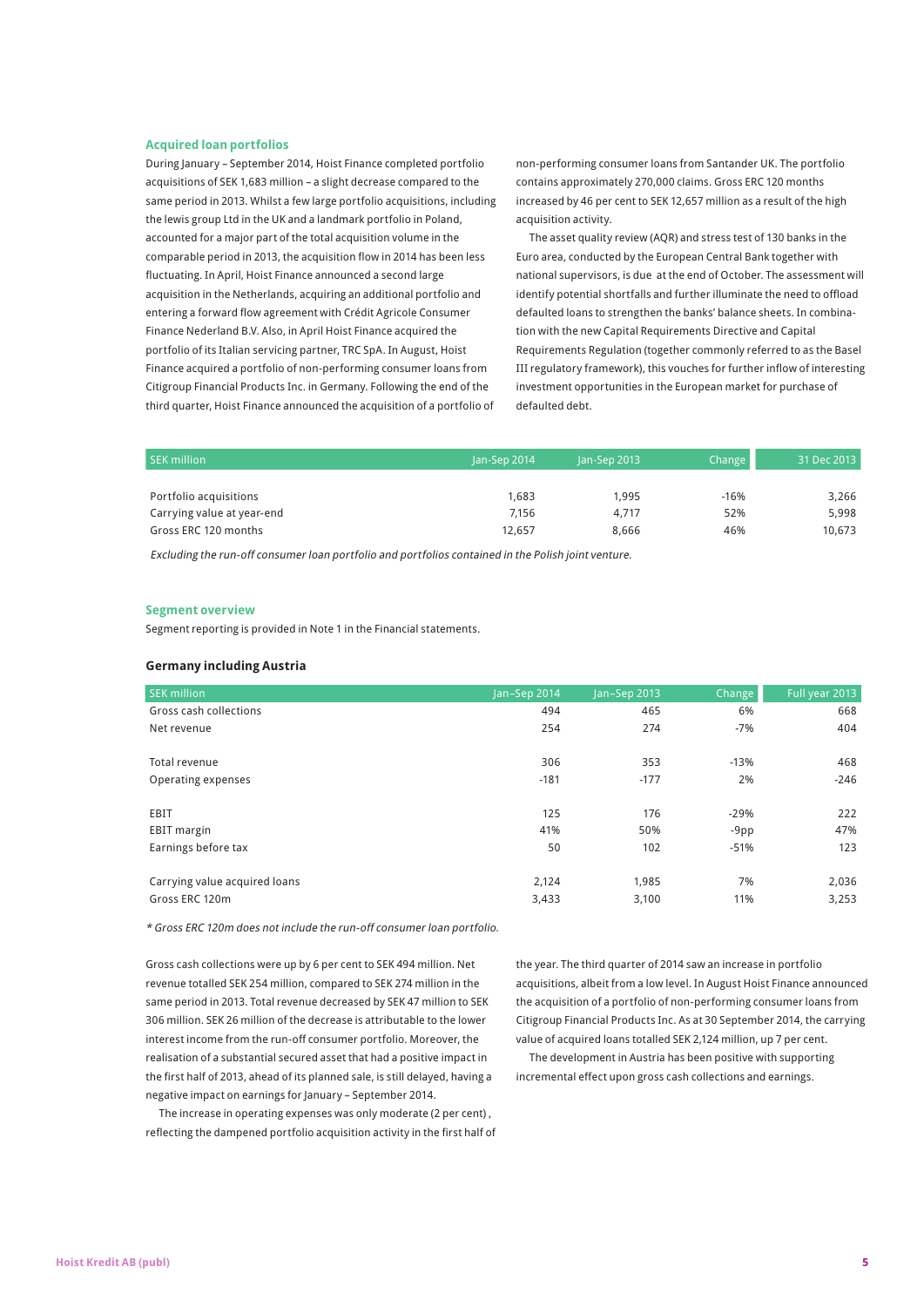## **France**

| <b>SEK million</b>            | Jan-Sep 2014 | Jan-Sep 2013 | Change   | Full year 2013 |
|-------------------------------|--------------|--------------|----------|----------------|
| Gross cash collections        | 83           | 72           | 16%      | 100            |
| Net revenue                   | 48           | 44           | 9%       | 14             |
|                               |              |              |          |                |
| Total revenue                 | 53           | 50           | 5%       | 68             |
| Operating expenses            | $-81$        | $-53$        | 53%      | $-75$          |
|                               |              |              |          |                |
| EBIT                          | $-28$        | $-3$         | n/m      | $-7$           |
| <b>EBIT</b> margin            | $-53%$       | $-5%$        | $-48$ pp | $-10%$         |
| Earnings before tax           | $-46$        | $-21$        | n/m      | $-32$          |
|                               |              |              |          |                |
| Carrying value acquired loans | 490          | 500          | $-2%$    | 479            |
| Gross ERC 120m                | 891          | 920          | $-3%$    | 949            |

Gross cash collections increased by 16 per cent to SEK 83 million, despite very low acquisition activity. Net revenue totalled SEK 48 million (SEK 44 million) and total revenue was SEK 53 million (SEK 50 million).

Operating expenses increased by 53 per cent as a result of the restructuring charge of approximately SEK 13 million related to the relocation of the Guyancourt site to the recently-opened Lille site. Until spring 2015, when the restructuring project is expected to be completed, some level of double costs will be incurred. Also, the

establishment of the Lille site has imposed higher costs during the first nine months of 2014 compared to the same period in 2013.

The portfolio acquisition activity in the French market has continued to be weak with few acquisition opportunities. Hence, the carrying value was down by 2 per cent to SEK 490 million.

#### **UK**

| <b>SEK million</b>            | Jan-Sep 2014 | Jan-Sep 2013 | <b>Change</b> | Full year 2013 |
|-------------------------------|--------------|--------------|---------------|----------------|
| Gross cash collections        | 384          | 143          | 168%          | 250            |
| Net revenue                   | 217          | 76           | 184%          | 210            |
| Total revenue                 | 312          | 150          | 107%          | 338            |
| Operating expenses            | $-199$       | $-150$       | 33%           | $-287$         |
| EBIT                          | 113          | 1            | n/m           | 51             |
| <b>EBIT</b> margin            | 36%          | 0%           | $+36pp$       | 15%            |
| Earnings before tax           | 62           | $-19$        | n/m           | 12             |
| Carrying value acquired loans | 1,431        | 1,119        | 28%           | 1,313          |
| Gross ERC 120m                | 2,571        | 2,098        | 23%           | 2,588          |

Gross cash collections increased by 168 per cent to SEK 384 million (SEK 143 million). The acquisition of the lewis group Ltd in August 2013 is the primary reason behind the increase. Net revenue increased from SEK 76 million in January – September 2013 to SEK 217 million in the same period in 2014. Total revenue reflects the increase in gross cash collections and was up by 107 per cent, compared to the same period in 2013.

The increase in operating expenses of 33 per cent was lower than the increase in revenue reflecting a somewhat higher cost level in the third quarter 2013 due to the acquisition of the lewis group Ltd. The

operating expenses in the third quarter of 2013 included transaction costs of approximately SEK 18 million and a provision for restructuring in connection with the integration of the lewis group Ltd into Robinson Way Ltd. The integration is now finalised at estimated cost.

The carrying value totalled SEK 1,431 million (SEK 1,119 million). Following the end of the third quarter, Hoist Finance has acquired a portfolio of non-performing consumer loans from Santander UK. The portfolio contains approximately 270,000 claims.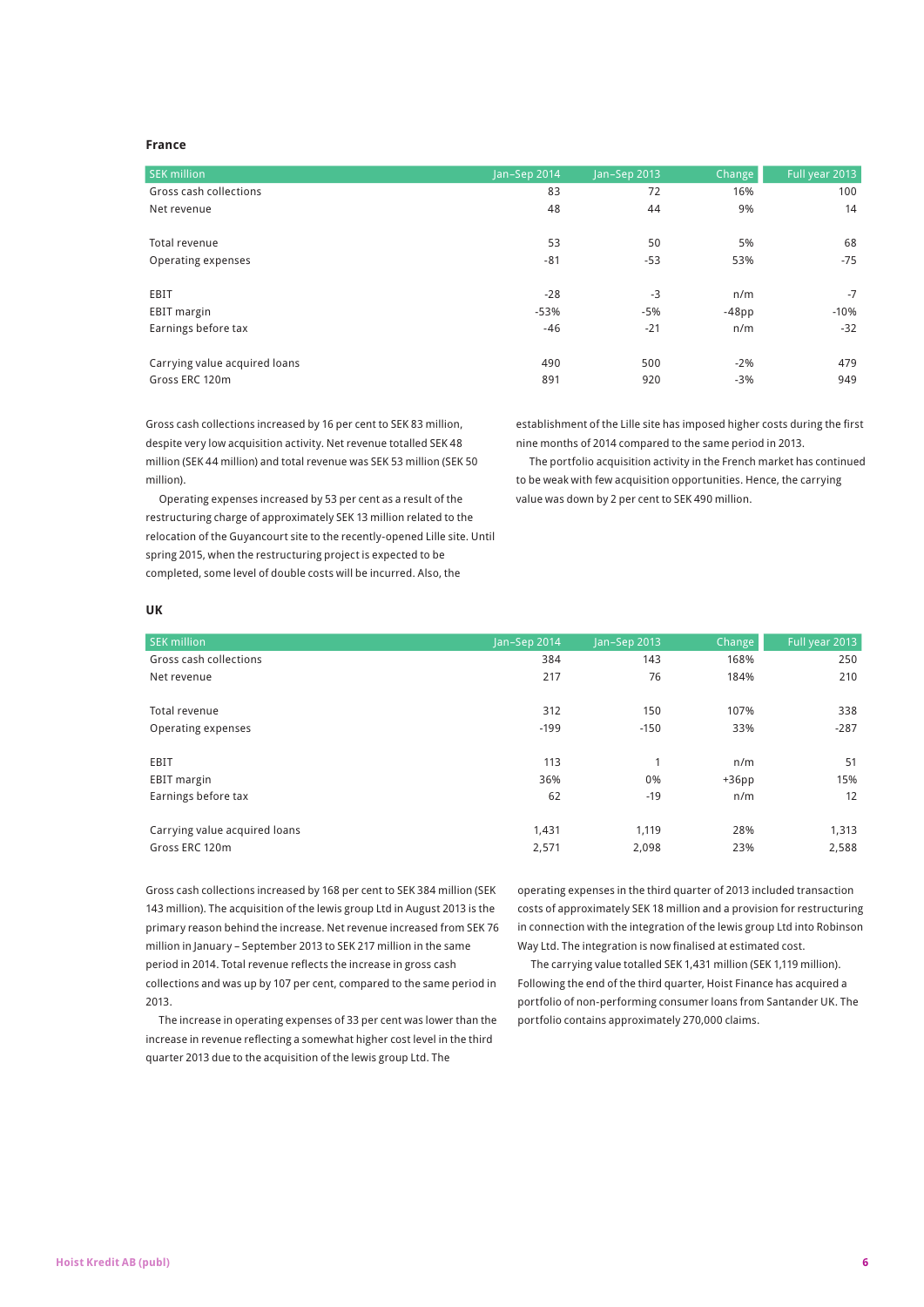#### **BeNe**

| <b>SEK million</b>            | Jan-Sep 2014 | Jan-Sep 2013 | Change  | Full year 2013 |
|-------------------------------|--------------|--------------|---------|----------------|
| Gross cash collections        | 444          | 143          | 210%    | 239            |
| Net revenue                   | 146          | 50           | 189%    | 96             |
|                               |              |              |         |                |
| Total revenue                 | 146          | 51           | 188%    | 93             |
| Operating expenses            | $-65$        | $-31$        | 110%    | $-47$          |
|                               |              |              |         |                |
| EBIT                          | 80           | 20           | 312%    | 46             |
| <b>EBIT</b> margin            | 55%          | 39%          | $+16pp$ | 49%            |
| Earnings before tax           | 24           | 7            | 255%    | 21             |
|                               |              |              |         |                |
| Carrying value acquired loans | 1,640        | 375          | 337%    | 1,293          |
| Gross ERC 120m                | 2,515        | 533          | 372%    | 1,804          |

In 2013 and the beginning of 2014, Hoist Finance has expanded its market position in the BeNe market considerably, through a number of landmark deals, in particular in the Netherlands. The growth in gross cash collections (up 210 per cent from SEK 143 million), net revenue (increase to SEK 146 million compared to SEK 50 million) and total revenue (SEK 146 million compared to SEK 51 million) reflect the portfolio acquisitions.

Carrying value totalled SEK 1,640 million (SEK 375 million). The increase is attributable to the substantial portfolio acquisitions in late 2013 and the beginning of 2014, as well as a steady inflow of deals in both countries during 2014.

Operating expenses have increased by 110 per cent, reflecting economies of scale in Hoist Finance's business model.

#### **Italy**

| <b>SEK million</b>            | Jan-Sep 2014 | Jan-Sep 2013 | <b>Change</b> | Full year 2013 |
|-------------------------------|--------------|--------------|---------------|----------------|
| Gross cash collections        | 171          | 161          | 6%            | 213            |
| Net revenue                   | 102          | 82           | 25%           | 102            |
|                               |              |              |               |                |
| Total revenue                 | 103          | 82           | 25%           | 99             |
| Operating expenses            | $-53$        | $-13$        | 298%          | $-22$          |
|                               |              |              |               |                |
| EBIT                          | 49           | 69           | $-28%$        | 77             |
| <b>EBIT</b> margin            | 48%          | 84%          | $-36pp$       | 77%            |
| Earnings before tax           | 33           | 56           | $-41%$        | 60             |
|                               |              |              |               |                |
| Carrying value acquired loans | 500          | 319          | 56%           | 308            |
| Gross ERC 120m                | 1,147        | 484          | 137%          | 486            |

Gross cash collections increased slightly to SEK 171 million as a result of the acquisition of the portfolio from the servicing partner TRC SpA in April 2014. Portfolio amortisations have been positive as a result of an anticipated pick-up in collections. The resulting net revenue was up to SEK 102 million, compared to SEK 82 million in the corresponding period in 2013. Total revenue increased accordingly by 25 per cent.

The increase in operating expenses of SEK 40 million, compared to the same period in 2013 reflecting the acquisition of the TRC SpA

platform in July with two sites, in Rome and in Lecce, adding a staff of approximately 130 FTEs. The acquisition is an important strategic step to build up Hoist Finance's presence in the Italian market in order to capture the upcoming market opportunities as they arise. The new platform has scope to add on additional portfolios at current scale.

The carrying value totalled SEK 500 million (SEK 319 million). The major part of the increase is attributable to the acquisition of the TRC portfolio.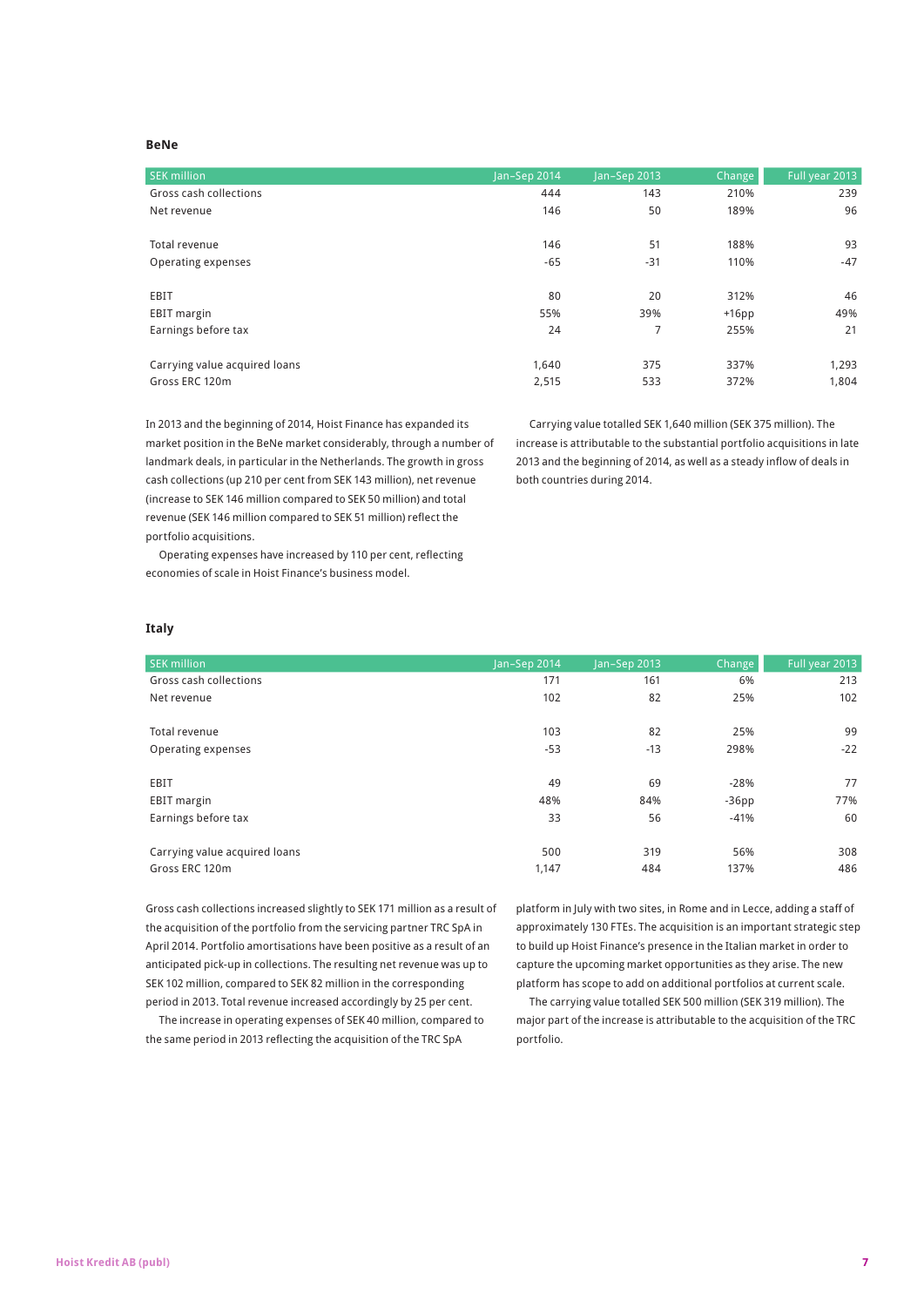### **Poland**

| <b>SEK million</b>            | Jan-Sep 2014 | Jan-Sep 2013 | Change  | Full year 2013 |
|-------------------------------|--------------|--------------|---------|----------------|
| Gross cash collections        | 214          | 137          | 56%     | 171            |
| Net revenue                   | 221          | 85           | 162%    | 182            |
|                               |              |              |         |                |
| Total revenue                 | 262          | 113          | 133%    | 218            |
| Operating expenses            | -58          | $-13$        | 332%    | $-61$          |
|                               |              |              |         |                |
| EBIT                          | 204          | 99           | 106%    | 157            |
| <b>EBIT</b> margin            | 78%          | 88%          | $-10pp$ | 72%            |
| Earnings before tax           | 166          | 56           | 195%    | 131            |
|                               |              |              |         |                |
| Carrying value acquired loans | 1,320        | 858          | 54%     | 971            |
| Gross ERC 120m                | 2,100        | 1,532        | 37%     | 1,592          |

\* Gross ERC 120m does not include the shares and participations in the joint venture.

Gross cash collections increased by SEK 77 million to SEK 214 million, compared to the corresponding period in 2013 as a result of the substantial portfolio acquisitions in mid-2013 and the first half of 2014. Net revenue was SEK 221 million (SEK 85 million). The positive portfolio amortisation in January -September 2014 is explained by high costs in relation to expected collections in the initial collection phase of a major Polish portfolio. In the third quarter of 2014, portfolio amortisation was negative of SEK -2 million, and will be further normalised in the fourth quarter. Total revenue increased by 133 per cent or SEK 149

million. SEK 13 million of the increase is attributable to the strong performance of the Polish joint venture.

Operating expenses totalled SEK -58 million, compared to SEK -13 million in January – September 2013. The increase reflects the higher collection activity due to recent portfolio acquisitions. In late 2013 and the beginning of 2014 Hoist Finance established an office in Warsaw with a staff of four.

#### **Important risks and uncertainties**

As an integral part of Hoist Finance's business, the company assumes credit risk and, to a smaller extent, market-, liquidity- and operational risks. The risk exposures and the analysis, management and control of risks are described in Note 31 in Hoist Finance's Annual Report for 2013.

## **Financial calendar**

Year-end Report: 3 February 2015

The information in this Interim Report has been published pursuant to the Swedish Securities Market Act (Sw. lag om värdepappersmarknaden). This information was released for publication at 8.00 a.m. on 24 October 2014.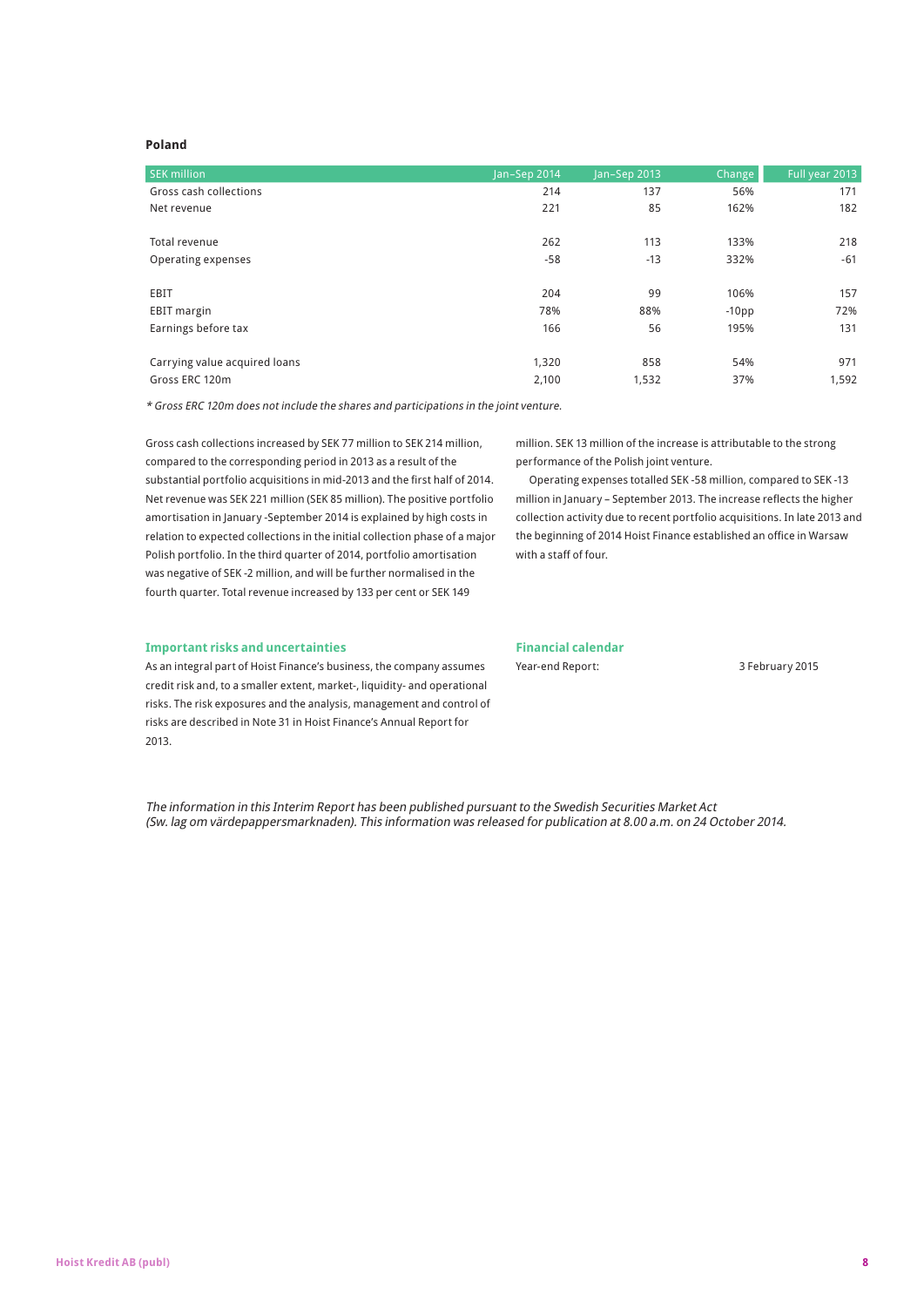# **Financial Statements**

## **Consolidated Income Statement**

| <b>SEK thousand</b>                            | <b>Note</b> | <b>Jul-Sep 2014</b> | Jul-Sep 2013 | Jan-Sep 2014 | Jan-Sep 2013 |
|------------------------------------------------|-------------|---------------------|--------------|--------------|--------------|
|                                                |             |                     |              |              |              |
| Net revenue from acquired loan portfolios      | 1           | 355,230             | 305,477      | 987,498      | 679,218      |
| Interest income                                |             | 33.665              | 35,217       | 77,527       | 121,282      |
| Interest expense                               |             | $-85,498$           | $-60.009$    | $-251,480$   | $-183,765$   |
| Net interest income                            |             | 303,397             | 280,685      | 813,545      | 616,735      |
|                                                |             |                     |              |              |              |
| Fee and commission income                      |             | 29,158              | 31,338       | 87,714       | 81,986       |
| Net income from financial transactions         |             | 3,183               | $-10,376$    | $-1,257$     | 2,016        |
| Other income                                   |             | 12,026              | 3,865        | 37,078       | 18,316       |
| <b>Total operating income</b>                  |             | 347,764             | 305,512      | 937,080      | 719,053      |
|                                                |             |                     |              |              |              |
| General administrative expenses                |             |                     |              |              |              |
| Personnel expenses                             |             | $-122,071$          | $-88,082$    | $-340,747$   | $-247,755$   |
| Other expenses                                 |             | $-173.793$          | $-211.598$   | $-453,530$   | $-398.334$   |
| Depreciation and amortisation of tangible      |             |                     |              |              |              |
| and intangible assets                          |             | $-5,192$            | $-3,692$     | $-15,629$    | $-11,590$    |
| <b>Total operating expenses</b>                |             | $-301,056$          | $-303,372$   | $-809,906$   | $-657,679$   |
|                                                |             |                     |              |              |              |
| Profit from shares and participations in joint |             |                     |              |              |              |
| venture                                        |             | 15,671              | 13,056       | 40,744       | 28,136       |
| <b>Profit before tax</b>                       |             | 62,379              | 15,196       | 167,918      | 89510        |
|                                                |             |                     |              |              |              |
| Income tax expense                             |             | $-15,265$           | $-4,240$     | $-38.649$    | $-30,491$    |
| Net profit for the period                      |             | 47,114              | 10,956       | 129,269      | 59,019       |

## **Statement of Comprehensive Income, GROUP**

| <b>SEK thousand</b>                                                                 | <b>Jul-Sep 2014</b> | Jul-Sep 2013 | Jan-Sep 2014 | Jan-Sep 2013 |
|-------------------------------------------------------------------------------------|---------------------|--------------|--------------|--------------|
|                                                                                     |                     |              |              |              |
| Net profit for the period                                                           | 47,114              | 10,956       | 129,269      | 59,019       |
|                                                                                     |                     |              |              |              |
| Other comprehensive income                                                          |                     |              |              |              |
| Items that have been or may be reclassified<br>subsequently to the Income Statement |                     |              |              |              |
| Currency translation differences                                                    | $-4.897$            | 10.796       | $-5$         | 3,619        |
| Other comprehensive income for the period,                                          |                     |              |              |              |
| net of tax                                                                          | $-4.897$            | 10.796       | -5           | 3.619        |
|                                                                                     |                     |              |              |              |
| Total comprehensive income for the period                                           | 42,217              | 21,752       | 129,264      | 62,638       |
|                                                                                     |                     |              |              |              |
| <b>Attributable to</b>                                                              |                     |              |              |              |
| Shareholders of the Parent Company                                                  | 42,217              | 21.752       | 129.264      | 62,638       |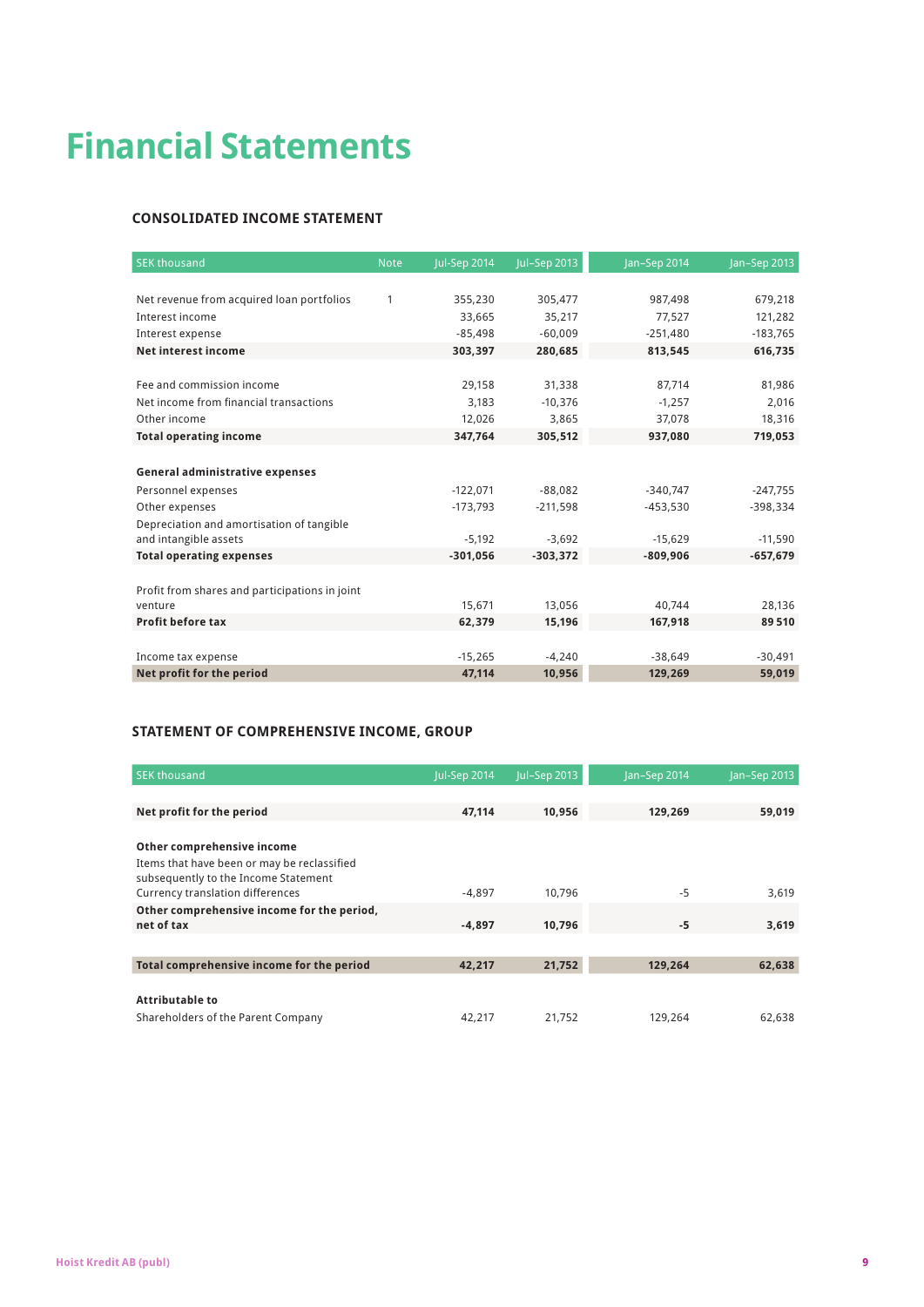## **Consolidated Balance Sheet**

| <b>ASSETS</b>                              |                |             |             |             |
|--------------------------------------------|----------------|-------------|-------------|-------------|
| <b>SEK thousand</b>                        | <b>Note</b>    | 30 Sep 2014 | 31 Dec 2013 | 30 Sep 2013 |
|                                            |                |             |             |             |
| Cash                                       |                | 291         | 197         | 115         |
| Treasury bills and treasury bonds          |                | 1,142,493   |             |             |
| Lending to credit institutions             |                | 1,265,454   | 3,921,199   | 4,054,905   |
| Lending to the public                      |                | 201,356     | 328,951     | 404,696     |
| Acquired loan portfolios                   | $\overline{2}$ | 7,155,808   | 5,997,935   | 4,717,227   |
| Receivables from affiliated companies      |                | 123,783     | 85,158      | 204,888     |
| Bonds and other securities                 |                | 2,365,075   | 1,297,677   | 1,196,326   |
| Shares and participations in joint venture |                | 213,894     | 192,230     | 195,162     |
| Intangible assets                          |                | 67,676      | 33,149      | 31,965      |
| Tangible fixed assets                      |                | 27,210      | 32,244      | 29,562      |
| Deferred tax assets                        |                | 66,111      | 57,306      | 44,945      |
| Other assets                               |                | 181,836     | 103,956     | 85,658      |
| Prepaid expenses and accrued income        |                | 39,863      | 24,332      | 12,181      |
| <b>Total assets</b>                        |                | 12,850,850  | 12,074,334  | 10,977,630  |

## **LIABILITIES AND SHAREHOLDERS' EQUITY**

| <b>SEK thousand</b>                        | <b>Note</b> | 30 Sep 2014 | 31 Dec 2013 | 30 Sep 2013 |
|--------------------------------------------|-------------|-------------|-------------|-------------|
|                                            |             |             |             |             |
| <b>Liabilities</b>                         |             |             |             |             |
| Deposits and borrowings from the public    |             | 9.979.222   | 9.701.502   | 9,283,762   |
| <b>Tax liabilities</b>                     |             | 33.604      | 66.910      | 53,398      |
| Other liabilities                          |             | 257,556     | 269,323     | 291,994     |
| Deferred tax liabilities                   |             | 67.839      | 32.720      | 24,158      |
| Accrued expenses and prepaid income        |             | 105.419     | 89.285      | 90,806      |
| Provisions                                 |             | 59,999      | 94,560      | 82,348      |
| Senior unsecured loans                     |             | 741.353     | 665.680     |             |
| Subordinated loans                         |             | 331,858     | 329,231     | 374,314     |
| <b>Total liabilities</b>                   |             | 11,576,850  | 11,249,211  | 10,200,780  |
|                                            |             |             |             |             |
| Shareholders' equity                       |             |             |             |             |
| Share capital                              |             | 55,556      | 50,000      | 50,000      |
| Reserves                                   |             | $-12,247$   | $-12,242$   | $-10,490$   |
| Contributed equity                         |             | 603,038     | 275,631     | 274,091     |
| Retained earnings                          |             | 627,653     | 511,734     | 463,249     |
| <b>Total shareholders' equity</b>          |             | 1,274,000   | 825,123     | 776,850     |
|                                            |             |             |             |             |
| Total liabilities and shareholders' equity |             | 12,850,850  | 12 074.334  | 10,977,630  |
|                                            |             |             |             |             |
| <b>Pledged assets</b>                      |             | 1,836       | 5,724       | 5,552       |
| <b>Contingent liabilities</b>              |             | 209,240     | 270,615     | 230,659     |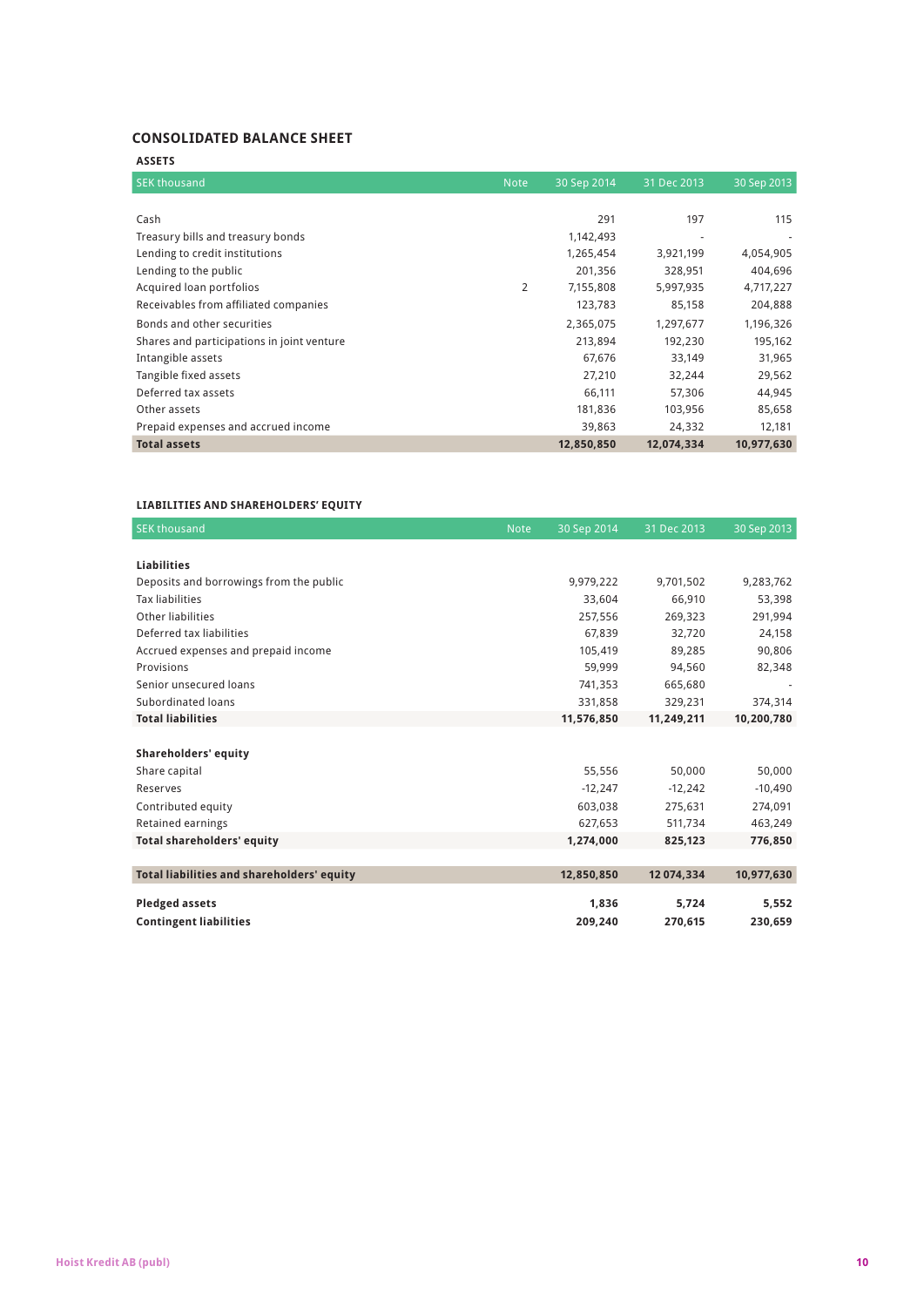## **Statement of Changes in Shareholders' Equity, Group**

| <b>SEK thousand</b>                                    | <b>Share</b><br>capital | <b>Reserves</b><br>reserve | Other<br>Translation contributed<br>capital | <b>Retained earnings</b> | <b>Total</b><br>share-<br>holders'<br>equity |
|--------------------------------------------------------|-------------------------|----------------------------|---------------------------------------------|--------------------------|----------------------------------------------|
| Opening balance as at 1 Jan 2014                       | 50,000                  | $-12,242$                  | 275.631                                     | 511,734                  | 825,123                                      |
| Comprehensive income for the period                    |                         |                            |                                             |                          |                                              |
| Net profit for the period                              |                         |                            |                                             | 129.269                  | 129,269                                      |
| Other comprehensive income                             |                         | $-5$                       |                                             |                          | -5                                           |
| Total comprehensive income for the period              |                         | $-5$                       |                                             | 129.629                  | 129,264                                      |
| Transactions recorded directly in equity               |                         |                            |                                             |                          |                                              |
| New share issue                                        | 5,556                   |                            | 327.407                                     |                          | 332,963                                      |
| Interest paid on capital contribution                  |                         |                            |                                             | $-15,000$                | $-15,000$                                    |
| Tax effect on transactions recorded directly in equity |                         |                            |                                             | 1,650                    | 1,650                                        |
| Total transactions recorded directly in equity         | 5,556                   |                            | 327,407                                     | $-13,350$                | 319,613                                      |
| Closing balance as at 30 Sep 2014                      | 55.556                  | $-12.247$                  | 603,038                                     | 627.653                  | 1.274.000                                    |

| <b>SEK thousand</b>                                    | <b>Share</b><br>capital | <b>Reserves</b><br>reserve | Other<br>Translation contributed<br>capital | <b>Retained earnings</b> | <b>Total</b><br>share-<br>holders'<br>equity |
|--------------------------------------------------------|-------------------------|----------------------------|---------------------------------------------|--------------------------|----------------------------------------------|
| Opening balance as at 1 Jan 2013                       | 50,000                  | $-14.109$                  | 181,091                                     | 414.303                  | 631,285                                      |
| Comprehensive income for the period                    |                         |                            |                                             |                          |                                              |
| Net profit for the period                              |                         |                            |                                             | 128,112                  | 128,112                                      |
| Other comprehensive income                             |                         | 1.867                      |                                             |                          | 1,867                                        |
| Total comprehensive income for the period              |                         | 1.867                      |                                             | 128.112                  | 129,979                                      |
| Transactions recorded directly in equity               |                         |                            |                                             |                          |                                              |
| Capital contribution                                   |                         |                            | 93.000*                                     |                          | 93,000                                       |
| Interest paid on capital contribution                  |                         |                            |                                             | $-25,073$                | $-25,073$                                    |
| Group contributions paid                               |                         |                            |                                             | $-10,031$                | $-10,031$                                    |
| Tax effect on transactions recorded directly in equity |                         |                            | 1.540                                       | 4.423                    | 5,963                                        |
| Total transactions recorded directly in equity         |                         |                            | 94.540                                      | $-30.681$                | 63,859                                       |
| Closing balance as at 31 Dec 2013                      | 50.000                  | $-12.242$                  | 275,631                                     | 511,734                  | 825,123                                      |

\* Nominal amount of SEK 100,000 thousand has been reduced by transaction costs.

| <b>SEK thousand</b>                            | <b>Share</b><br>capital | <b>Reserves</b><br>reserve | Other<br>Translation contributed<br>capital | <b>Retained earnings</b> | <b>Total</b><br>share-<br>holders'<br>equity |
|------------------------------------------------|-------------------------|----------------------------|---------------------------------------------|--------------------------|----------------------------------------------|
| Opening balance as at 1 Jan 2013               | 50.000                  | $-14.109$                  | 181.091                                     | 414.303                  | 631,285                                      |
| Comprehensive income for the period            |                         |                            |                                             |                          |                                              |
| Net profit for the period                      |                         |                            |                                             | 59.019                   | 59,019                                       |
| Other comprehensive income                     |                         | 3.619                      |                                             |                          | 3.619                                        |
| Total comprehensive income for the period      |                         | 3.619                      |                                             | 59.019                   | 62,638                                       |
| Transactions recorded directly in equity       |                         |                            |                                             |                          |                                              |
| Capital contribution                           |                         |                            | 93.000*                                     |                          | 93,000                                       |
| Interest paid on capital contribution          |                         |                            |                                             | $-10.073$                | $-10,073$                                    |
| Total transactions recorded directly in equity |                         |                            | 93,000                                      |                          | 93,000                                       |
| Closing balance as at 30 Sep 2013              | 50,000                  | $-10.490$                  | 274,091                                     | 463.249                  | 776,850                                      |

\* Nominal amount of SEK 100,000 thousand has been reduced by transaction costs.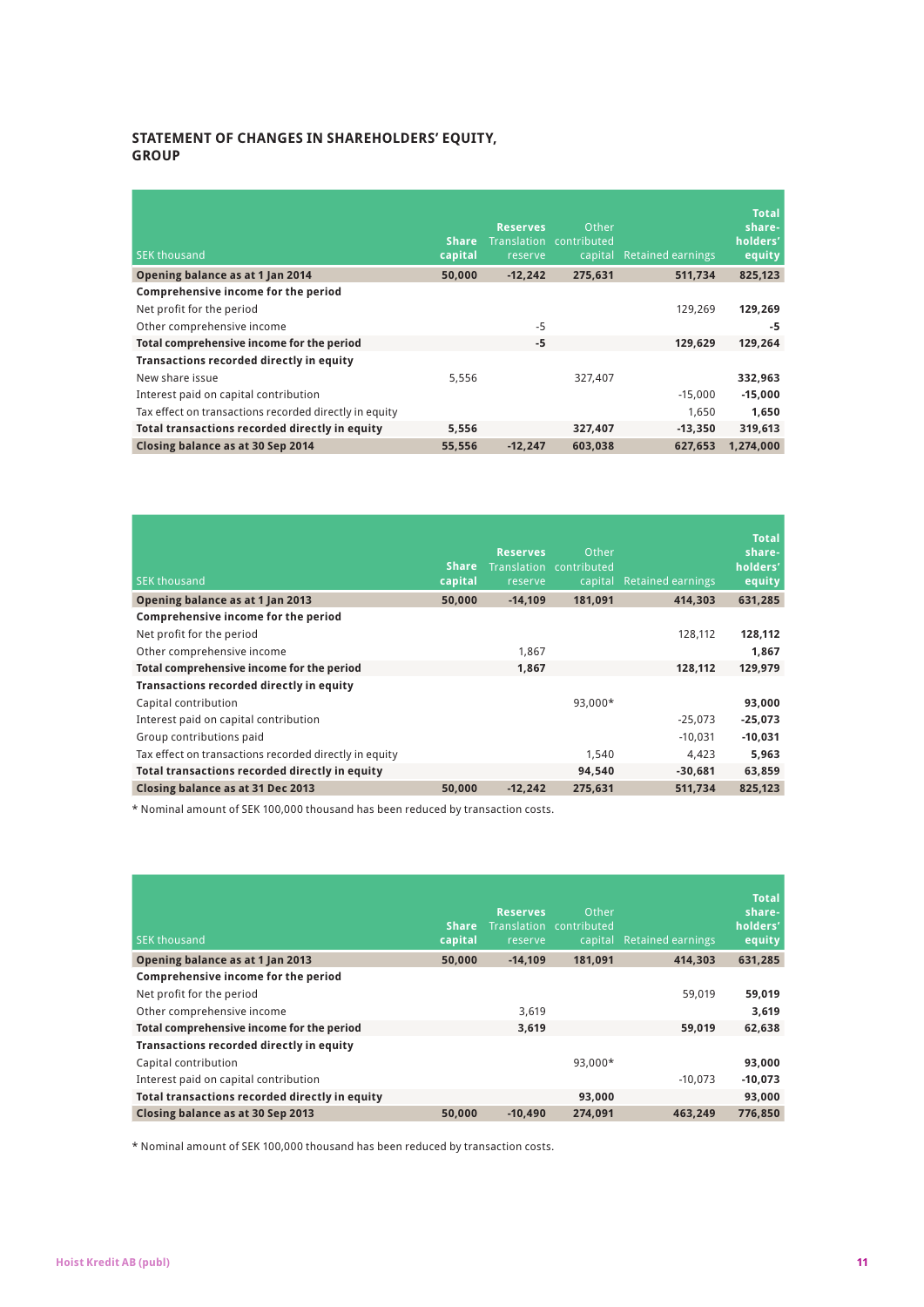## **Consolidated Cash Flow Statement**

| <b>SEK thousand</b>                                                  | Jul-Sep 2014      | Jul-Sep 2013      | Jan-Sep 2014        | Jan-Sep 2013         |
|----------------------------------------------------------------------|-------------------|-------------------|---------------------|----------------------|
|                                                                      |                   |                   |                     |                      |
| <b>OPERATING ACTIVITIES</b>                                          |                   |                   |                     |                      |
| Cash flow from collection income on receivables port-                |                   |                   |                     |                      |
| folios<br>Interest income                                            | 640,091<br>44,979 | 464,831<br>35,216 | 1,791,093<br>77,527 | 1,121,860<br>121,282 |
|                                                                      |                   |                   |                     |                      |
| Fee and commission income                                            | 29,158<br>12,026  | 31,338<br>3,866   | 87,714<br>37,078    | 81,986<br>17,390     |
| Other operating income                                               | $-60,617$         | $-822$            | $-134,882$          | $-22,777$            |
| Interest expense<br>Operating expenses                               | $-272,410$        | $-228,824$        | -790,838            | $-565,722$           |
| Net cash flow from financial transactions                            | 3,183             | $-10,376$         | $-1,257$            | 2,016                |
|                                                                      |                   |                   |                     | 4,866                |
| Profit from joint venture                                            | 13,181            | 4,959             | 15,645              |                      |
| Income tax paid                                                      | $-10,986$         | 1,144             | $-51,359$           | $-16,572$            |
| <b>Total</b>                                                         | 398,605           | 301,332           | 1,030,721           | 744,329              |
|                                                                      |                   |                   |                     |                      |
| Changes in acquired loan portfolios incl. translation<br>differences | $-429,798$        | $-910,642$        | $-1,961,468$        | $-1,795,962$         |
| Increase/decrease in certificates in joint venture                   | 6,737             | 6,302             | 8,066               | 3,653                |
| Increase/decrease in lending to the public                           | 8,731             | 29,376            | 83,435              | 129,549              |
| Increase/decrease in deposits from the public                        | 1,020,307         | 491,551           | 161,122             | 2,756,518            |
| Increase/decrease in other assets                                    | $-6,856$          | $-18,287$         | $-64,977$           | $-1,921$             |
| Increase/decrease in other liabilities                               | 24,406            | 52,441            | $-7,467$            | 3,946                |
| Increase/decrease in provisions                                      | 12,720            | 55,703            | $-34,561$           | 50,043               |
| Changes in other balance sheet items                                 | 2,776             | 14,173            | 850                 | 16,664               |
| <b>Total</b>                                                         | 639,023           | $-279,383$        | $-1,815,000$        | 1,162,490            |
|                                                                      |                   |                   |                     |                      |
| Cash flow from operating activities                                  | 1,037,628         | 21,949            | $-784,279$          | 1,906,819            |
|                                                                      |                   |                   |                     |                      |
| <b>INVESTING ACTIVITIES</b>                                          |                   |                   |                     |                      |
| Investments in intangible fixed assets                               | $-33,409$         | $-25,895$         | $-43,515$           | $-34,470$            |
| Investments in tangible fixed assets                                 | $-6,929$          | $-5,491$          | $-9,929$            | $-6,627$             |
| Investments in bonds - net                                           | $-919,367$        | $-306,209$        | $-1,067,398$        | -463 654             |
| <b>Cash flow from investing activities</b>                           | $-959,705$        | $-337,595$        | $-1,120,842$        | $-504,751$           |
|                                                                      |                   |                   |                     |                      |
| <b>FINANCING ACTIVITIES</b>                                          |                   |                   |                     |                      |
| Capital contribution                                                 |                   |                   |                     | 93,000               |
| New share issue                                                      |                   |                   | 332,963             |                      |
| Senior unsecured loans                                               |                   |                   | 74,000              |                      |
| Subordinated loans                                                   | ł,                | 137,625           |                     | 327,625              |
| Dividend paid on subordinated loans                                  | ä,                | $-10,073$         | $-15,000$           | $-10,073$            |
|                                                                      |                   |                   |                     |                      |
| <b>Cash flow from financing activities</b>                           |                   | 127,552           | 391,963             | 410,552              |
| <b>Cash flow for the period</b>                                      | 77,923            | $-188,094$        | $-1,513,158$        | 1,812,620            |
| Cash at the beginning of the period                                  | 2,330,315         | 4,243,114         | 3 921,396           | 2,242,400            |
| Cash at the end of the period*                                       | 2,408,238         | 4,055,020         | 2,408,238           | 4,055,020            |

\* Consists of cash, Treasury bills and lending to credit institutions.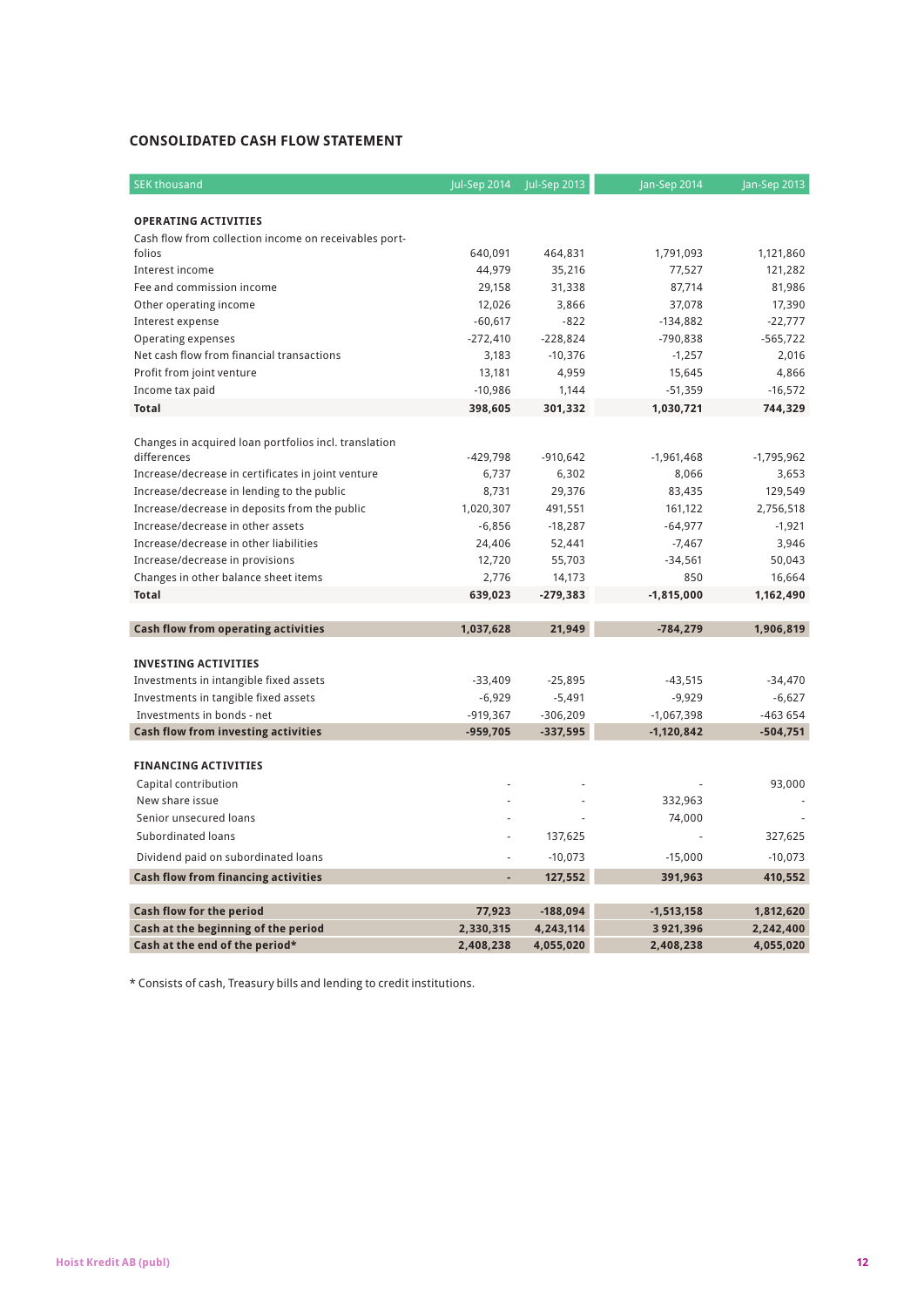## **Parent Company Income Statement**

| <b>SEK thousand</b>                            | <b>Note</b> | Jul-Sep 2014 | Jul-Sep 2013 | Jan-Sep 2014 | Jan-Sep 2013 |
|------------------------------------------------|-------------|--------------|--------------|--------------|--------------|
|                                                |             |              |              |              |              |
| Net revenue from acquired loan portfolios      | 1           | 74,391       | 75,046       | 215,014      | 263,218      |
| Interest income                                |             | 95,851       | 53,865       | 245,160      | 163,413      |
| Interest expense                               |             | $-85,650$    | $-60,305$    | $-251,843$   | $-185,189$   |
| <b>Net interest income</b>                     |             | 84,592       | 68,606       | 208,331      | 241,442      |
|                                                |             |              |              |              |              |
| Net income from financial transactions         |             | 1,322        | $-15,233$    | $-2,702$     | $-1,464$     |
| Other income                                   |             | 21,548       | 5,787        | 64,682       | 14,072       |
| <b>Total operating income</b>                  |             | 107,462      | 59,160       | 270,311      | 254,050      |
|                                                |             |              |              |              |              |
| General administrative expenses                |             |              |              |              |              |
| Personnel expenses                             |             | $-25,284$    | $-12,324$    | $-77,574$    | $-31,492$    |
| Other expenses                                 |             | $-65,814$    | $-41,771$    | $-176,884$   | $-132,104$   |
| Depreciation and amortization of tangible and  |             |              |              |              |              |
| intangible assets                              |             | $-1,529$     | $-1,045$     | $-4,441$     | $-2,204$     |
| <b>Total operating expenses</b>                |             | $-92,627$    | $-55,140$    | $-258,899$   | $-165,800$   |
|                                                |             |              |              |              |              |
| Profit from shares and participations in joint |             |              |              |              |              |
| venture                                        |             | 13,181       | 4,959        | 15,645       | 4,866        |
| Dividend                                       |             |              |              | 34,660       |              |
| Tax allocation reserve                         |             | $-5,735$     | $-2,848$     | $-5,735$     | $-27,095$    |
| Profit before income tax                       |             | 22,281       | 6,131        | 55,982       | 66,021       |
|                                                |             |              |              |              |              |
| Income tax expense                             |             | $-6.014$     | $-3,273$     | $-6,423$     | $-18,336$    |
| Net profit for the period                      |             | 16,267       | 2,858        | 49,559       | 47,685       |

## **statement of comprehensive income, PARENT COMPANY**

| Jul-Sep 2014 | Jul-Sep 2013 | Jan-Sep 2014 | Jan-Sep 2013 |
|--------------|--------------|--------------|--------------|
|              |              |              |              |
| 16.267       | 2.858        | 49.559       | 47.685       |
|              |              |              |              |
|              |              |              |              |
|              |              |              |              |
| 15           | $-63$        | 259          | 50           |
|              |              |              |              |
| 15           | $-63$        | 259          | 50           |
| 16.282       | 2.795        | 49.818       | 47,735       |
|              |              |              |              |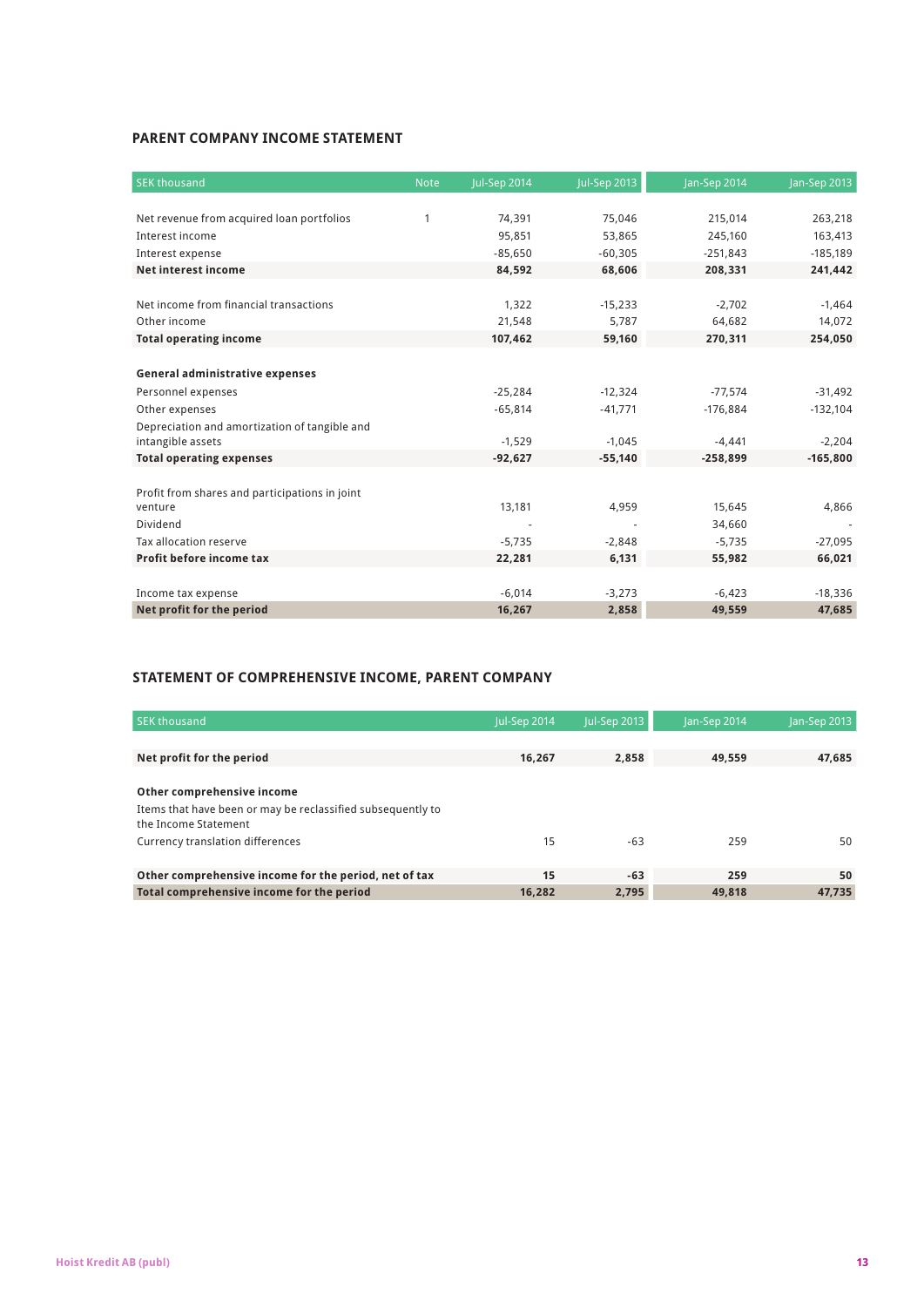## **Parent Company Balance Sheet**

| <b>ASSETS</b>                              |             |             |             |             |
|--------------------------------------------|-------------|-------------|-------------|-------------|
| <b>SEK thousand</b>                        | <b>Note</b> | 30 Sep 2014 | 31 Dec 2013 | 30 Sep 2013 |
|                                            |             |             |             |             |
| Cash                                       |             | 2           |             | 4           |
| Treasury bills and treasury bonds          |             | 1,142,493   |             |             |
| Lending to credit institutions             |             | 834,811     | 3,582,423   | 3,762,084   |
| Lending to the public                      |             | 198,071     | 325,788     | 404,177     |
| Acquired loan portfolios                   |             | 2,847,379   | 2,546,122   | 2,462,336   |
| Receivables from affiliated companies      |             | 4,457,668   | 3,493,834   | 2,509,056   |
| <b>Bonds</b>                               |             | 2,340,075   | 1,272,677   | 1,171,326   |
| Shares and participations in subsidiaries  |             | 338,108     | 303,145     | 238,893     |
| Shares and participations in joint venture |             | 70,729      | 78,795      | 86,808      |
| Intangible assets                          |             | 34,136      | 21,095      | 18,118      |
| Tangible fixed assets                      |             | 4,288       | 1,081       | 998         |
| Deferred tax assets                        |             | 1,600       | 1,121       | 393         |
| Other assets                               |             | 60,577      | 51,452      | 19,885      |
| Prepaid expenses and accrued income        |             | 5,377       | 6,722       | 3,846       |
| <b>Total assets</b>                        |             | 12,335,314  | 11,684,256  | 10,677,924  |

## **SHAREHOLDERS' EQUITY AND LIABILITIES**

| <b>SEK thousand</b>                        | <b>Note</b> | 30 Sep 2014 | 31 Dec 2013 | 30 Sep 2013 |
|--------------------------------------------|-------------|-------------|-------------|-------------|
|                                            |             |             |             |             |
| <b>Liabilities</b>                         |             |             |             |             |
| Deposits and borrowings from the public    |             | 9,979,222   | 9,701,502   | 9,283,762   |
| <b>Tax liabilities</b>                     |             | 13,518      | 23,794      | 33,695      |
| <b>Other liabilities</b>                   |             | 138,691     | 198,949     | 268,821     |
| Deferred tax liabilities                   |             | 467         | 2,117       |             |
| Accrued expenses and prepaid income        |             | 34,052      | 42,046      | 25,901      |
| Provisions                                 |             | 149         | 100         | 97          |
| Senior unsecured loans                     |             | 741,353     | 665,680     |             |
| Subordinated bonds                         |             | 331,858     | 329,231     | 374,314     |
| <b>Total liabilities</b>                   |             | 11,239,310  | 10,963,419  | 9,986,590   |
|                                            |             |             |             |             |
| <b>Untaxed reserves</b>                    |             | 32,305      | 26,569      | 45,457      |
|                                            |             |             |             |             |
| <b>Shareholders' equity</b>                |             |             |             |             |
| <b>Restricted equity</b>                   |             |             |             |             |
| Share capital                              |             | 55,556      | 50,000      | 50,000      |
| Capital reserves                           |             | 10,000      | 10,000      | 10,000      |
| <b>Revaluation reserve</b>                 |             | 64,253      | 64,253      |             |
| <b>Total restricted equity</b>             |             | 129,809     | 124,253     | 60,000      |
|                                            |             |             |             |             |
| <b>Unrestricted equity</b>                 |             |             |             |             |
| Reserves                                   |             | 37          | $-222$      | $-442$      |
| Contributed equity                         |             | 603,038     | 275,631     | 274,091     |
| Retained earnings                          |             | 281,256     | 212,646     | 264,543     |
| Profit for the period                      |             | 49,559      | 81,960      | 47,685      |
| <b>Total unrestricted equity</b>           |             | 933,890     | 570,015     | 585,877     |
| <b>Total shareholders' equity</b>          |             | 1,063,699   | 694,268     | 645,877     |
|                                            |             | 12,335,314  | 11,684,256  | 10,677,924  |
| Total liabilities and shareholders' equity |             |             |             |             |
| <b>Pledged assets</b>                      |             | 1,836       | 5,724       | 5,552       |
| <b>Contingent liabilities</b>              |             | 94,576      | 129,372     | 117,710     |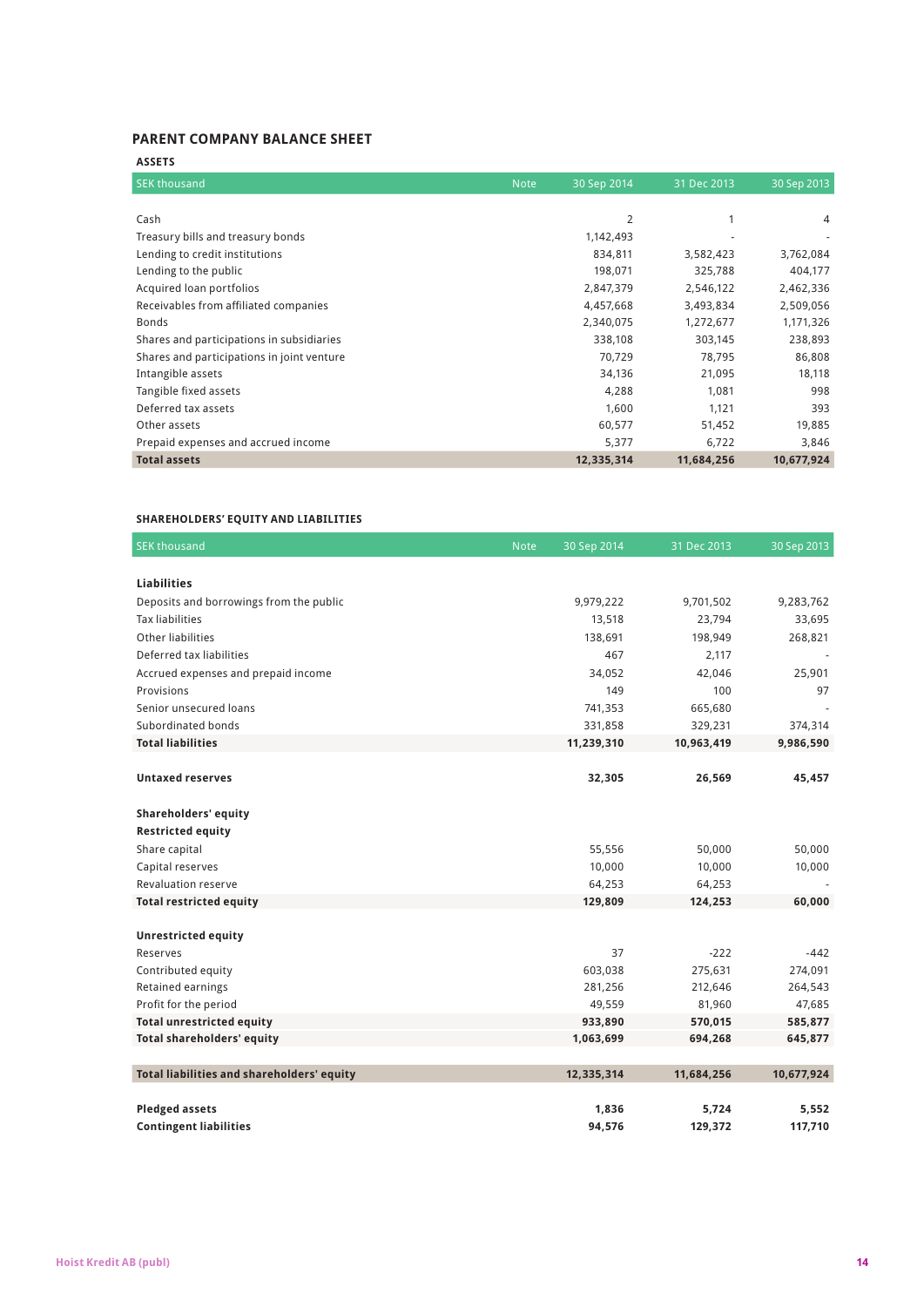## **Statement of Changes in Shareholders' Equity, PARENT COMPANY**

|                                                           | <b>Restricted Equity</b> |                            |                                           | <b>Unrestricted Equity</b>                                        |                                 |                      |                                 |                                              |
|-----------------------------------------------------------|--------------------------|----------------------------|-------------------------------------------|-------------------------------------------------------------------|---------------------------------|----------------------|---------------------------------|----------------------------------------------|
| <b>SEK thousand</b>                                       | <b>Share</b><br>capital  | Capital<br><b>Reserves</b> | <b>Reva-</b><br><b>luation</b><br>reserve | <b>Reserves</b><br><b>Translation</b><br>of foreign<br>operations | Other<br>contributed<br>capital | Retained<br>earnings | <b>Result for</b><br>the period | <b>Total</b><br>share-<br>holders'<br>equity |
| Opening balance as at 1 Jan 2014                          | 50,000                   | 10,000                     | 64,253                                    | $-222$                                                            | 275,631                         | 212,646              | 81,960                          | 694,268                                      |
| Reclassification of profit for the previous period        |                          |                            |                                           |                                                                   |                                 | 81,960               | $-81,960$                       |                                              |
| Comprehensive income for the period                       |                          |                            |                                           |                                                                   |                                 |                      |                                 |                                              |
| Net profit for the period                                 |                          |                            |                                           |                                                                   |                                 |                      | 49,559                          | 49,559                                       |
| Other comprehensive income                                |                          |                            |                                           | 259                                                               |                                 |                      |                                 | 259                                          |
| Total comprehensive income for the period                 |                          |                            |                                           | 259                                                               |                                 |                      | 49.559                          | 49,818                                       |
| Transactions recorded directly in equity                  |                          |                            |                                           |                                                                   |                                 |                      |                                 |                                              |
| New share issue                                           | 5,556                    |                            |                                           |                                                                   | 327,407                         |                      |                                 | 332,963                                      |
| Interest paid on capital contribution                     |                          |                            |                                           |                                                                   |                                 | $-15,000$            |                                 | $-15,000$                                    |
| Tax effect on transactions recorded directly in<br>equity |                          |                            |                                           |                                                                   |                                 | 1,650                |                                 | 1,650                                        |
| Total transactions recorded directly in equity            | 5,556                    |                            |                                           |                                                                   | 327,407                         | $-13,350$            |                                 | 319,613                                      |
| Closing balance as at 30 Sep 2014                         | 55,556                   | 10,000                     | 64,253                                    | 37                                                                | 603,038                         | 281,256              | 49,559                          | 1,063,699                                    |
|                                                           |                          |                            |                                           |                                                                   |                                 |                      |                                 |                                              |

|                                                    | <b>Restricted Equity</b> |                            |                                    | <b>Unrestricted Equity</b>                                        |                                 |                      |                                 |                                              |
|----------------------------------------------------|--------------------------|----------------------------|------------------------------------|-------------------------------------------------------------------|---------------------------------|----------------------|---------------------------------|----------------------------------------------|
| <b>SEK thousand</b>                                | <b>Share</b><br>capital  | Capital<br><b>Reserves</b> | Reva-<br><b>luation</b><br>reserve | <b>Reserves</b><br><b>Translation</b><br>of foreign<br>operations | Other<br>contributed<br>capital | Retained<br>earnings | <b>Result for</b><br>the period | <b>Total</b><br>share-<br>holders'<br>equity |
| Opening balance as at 1 Jan 2013                   | 50,000                   | 10,000                     |                                    | $-492$                                                            | 181,091                         | 296,823              | $-22,207$                       | 515,215                                      |
| Reclassification of profit for the previous period |                          |                            |                                    |                                                                   |                                 | $-22,207$            | 22,207                          |                                              |
| Comprehensive income for the period                |                          |                            |                                    |                                                                   |                                 |                      |                                 |                                              |
| Net profit for the period                          |                          |                            |                                    |                                                                   |                                 |                      | 81,960                          | 81,960                                       |
| Other comprehensive income                         |                          |                            | 64,253                             | 270                                                               |                                 |                      |                                 | 64,523                                       |
| Total comprehensive income for the period          |                          |                            | 64,253                             | 270                                                               |                                 |                      | 81,960                          | 146,483                                      |
| Transactions recorded directly in equity           |                          |                            |                                    |                                                                   |                                 |                      |                                 |                                              |
| Capital contribution                               |                          |                            |                                    |                                                                   | 93,000*                         |                      |                                 | 93,000                                       |
| Interest paid on capital contribution              |                          |                            |                                    |                                                                   |                                 | $-25,073$            |                                 | $-25,073$                                    |
| Group contributions paid                           |                          |                            |                                    |                                                                   |                                 | $-50,145$            |                                 | $-50,145$                                    |
| Tax effect on transactions recorded directly in    |                          |                            |                                    |                                                                   |                                 |                      |                                 |                                              |
| equity                                             |                          |                            |                                    |                                                                   | 1,540                           | 13,248               |                                 | 14,788                                       |
| Total transactions recorded directly in equity     |                          |                            |                                    |                                                                   | 94,540                          | $-61,970$            |                                 | 32,570                                       |
| Closing balance as at 31 Dec 2013                  | 50,000                   | 10,000                     | 64,253                             | $-222$                                                            | 275,631                         | 212,646              | 81,960                          | 694,268                                      |

\* Nominal amount of SEK 100,000 thousand has been reduced by transaction costs.

|                                                    | <b>Restricted Equity</b> |                                   |                                    |                                                                   |                                 |                      |                                 |                                              |
|----------------------------------------------------|--------------------------|-----------------------------------|------------------------------------|-------------------------------------------------------------------|---------------------------------|----------------------|---------------------------------|----------------------------------------------|
| <b>SEK thousand</b>                                | Share,<br>capital        | <b>Capital</b><br><b>Reserves</b> | Reva-<br><b>luation</b><br>reserve | <b>Reserves</b><br><b>Translation</b><br>of foreign<br>operations | Other<br>contributed<br>capital | Retained<br>earnings | <b>Result for</b><br>the period | <b>Total</b><br>share-<br>holders'<br>equity |
| Opening balance as at 1 Jan 2013                   | 50,000                   | 10,000                            |                                    | $-492$                                                            | 181,091                         | 296,823              | $-22,207$                       | 515,215                                      |
| Reclassification of profit for the previous period |                          |                                   |                                    |                                                                   |                                 | $-22,207$            | 22,207                          |                                              |
| Comprehensive income for the period                |                          |                                   |                                    |                                                                   |                                 |                      |                                 |                                              |
| Net profit for the period                          |                          |                                   |                                    |                                                                   |                                 |                      | 47.685                          | 47,685                                       |
| Other comprehensive income                         |                          |                                   |                                    | 50                                                                |                                 |                      |                                 | 50                                           |
| Total comprehensive income for the period          |                          |                                   |                                    | 50                                                                |                                 |                      | 47.685                          | 47,735                                       |
| Transactions recorded directly in equity           |                          |                                   |                                    |                                                                   |                                 |                      |                                 |                                              |
| Capital contribution                               |                          |                                   |                                    |                                                                   | 93,000*                         |                      |                                 | 93,000                                       |
| Interest paid on capital contribution              |                          |                                   |                                    |                                                                   |                                 | $-10,073$            |                                 | $-10,073$                                    |
| Total transactions recorded directly in equity     |                          |                                   |                                    |                                                                   | 93,000                          | $-10,073$            |                                 | 93,000                                       |
| Closing balance as at 30 Sep 2013                  | 50,000                   | 10,000                            |                                    | $-442$                                                            | 274,091                         | 264,543              | 47,685                          | 645,877                                      |
|                                                    |                          |                                   |                                    |                                                                   |                                 |                      |                                 |                                              |

\* Nominal amount of SEK 100,000 thousand has been reduced by transaction costs.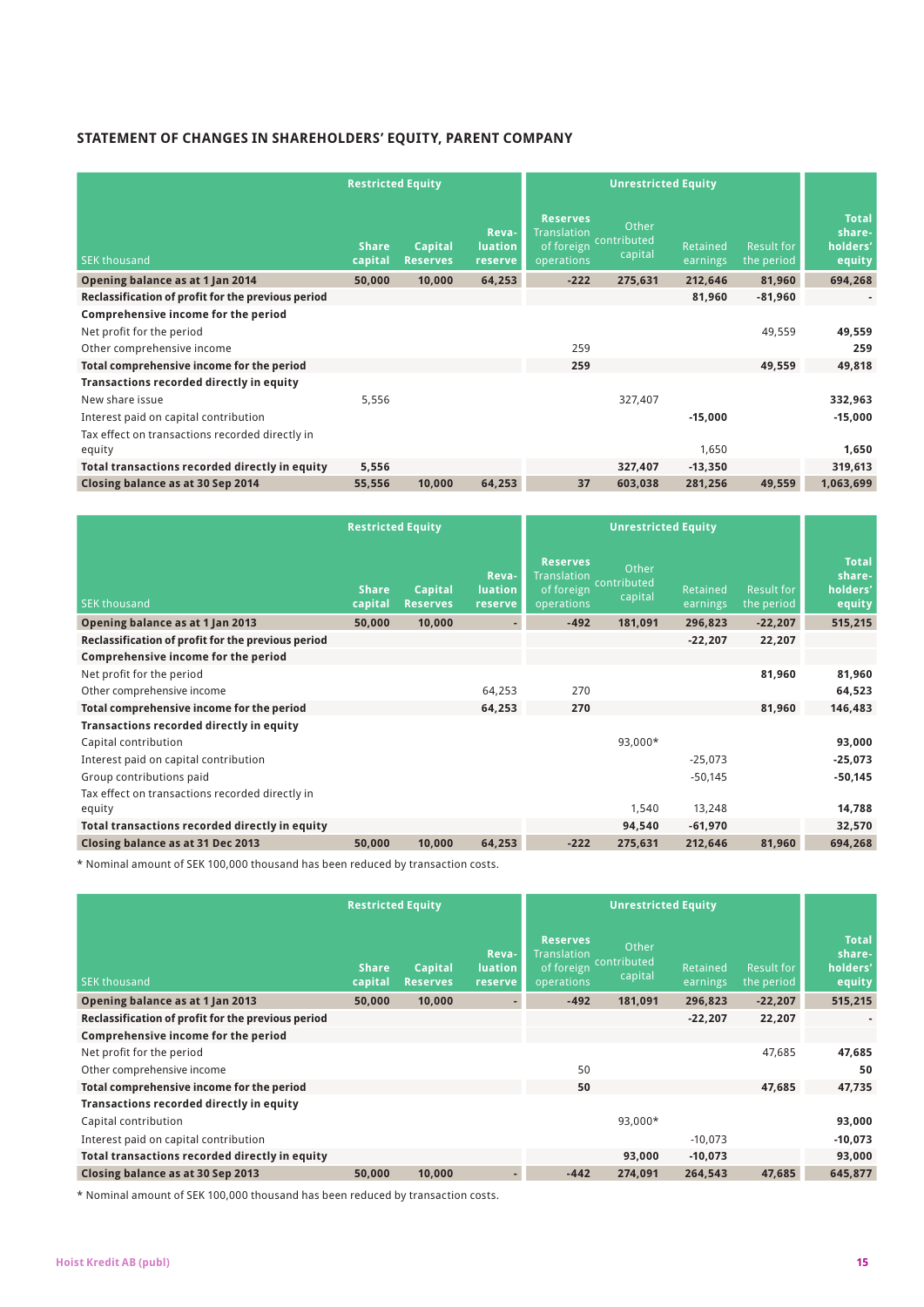## **Parent Company Cash Flow Statement**

| <b>SEK thousand</b>                                                           | Jul-Sep 2014 | Jul-Sep 2013 | Jan-Sep 2014 | Jan-Sep 2013 |
|-------------------------------------------------------------------------------|--------------|--------------|--------------|--------------|
| <b>OPERATING ACTIVITIES</b>                                                   |              |              |              |              |
|                                                                               | 252,033      | 200,157      | 702,981      | 626,097      |
| Cash flow from collection income on receivables portfolios<br>Interest income |              |              |              |              |
|                                                                               | 107,163      | 53,865       | 245,160      | 163,413      |
| Other operating income                                                        | 21,549       | 5,787        | 64,682       | 14,072       |
| Interest expense                                                              | $-60,769$    | $-1,118$     | $-135,245$   | $-24,201$    |
| Operating expenses                                                            | $-67,966$    | $-35,355$    | $-261,107$   | $-137,137$   |
| Net cash flow from financial transactions                                     | 1,322        | $-15,233$    | $-2,702$     | $-1,464$     |
| Profit from joint venture                                                     | 13,181       | 4,959        | 15,645       | 4,866        |
| Income tax paid                                                               | $-5,266$     | $-258$       | $-26,123$    | $-3,426$     |
| <b>Total</b>                                                                  | 261,247      | 212,804      | 603,291      | 642 220      |
| Increase/decrease in acquired loan portfolios incl. translation               |              |              |              |              |
| differences                                                                   | $-324,013$   | $-65,001$    | $-789,224$   | $-431,854$   |
| Increase/decrease in joint venture                                            | 6,737        | 6,302        | 8,066        | 3,653        |
| Increase/decrease in lending to the public                                    | 4,691        | $-1204,554$  | $-836,117$   | $-1,308,330$ |
| Increase/decrease in deposits from the public                                 | 1,020,307    | 491,551      | 161,122      | 2,756,518    |
| Increase/decrease in other assets                                             | 35,783       | 11,410       | $-179$       | 4,334        |
| Increase/decrease in other liabilities                                        | $-32,171$    | 31,966       | $-55,958$    | 92,775       |
| Changes in other balance sheet items                                          | 64           | 562          | 237          | 862          |
| <b>Total</b>                                                                  | 711,398      | $-727,764$   | $-1512,053$  | 1,117,958    |
|                                                                               |              |              |              |              |
| Cash flow from operating activities                                           | 972,645      | $-514,690$   | $-908,762$   | 1,760,178    |
|                                                                               |              |              |              |              |
| <b>INVESTING ACTIVITIES</b>                                                   |              |              |              |              |
| Investments in intangible fixed assets                                        | $-7,014$     | $-20,336$    | $-17,006$    | $-25,928$    |
| Investments in tangible fixed assets                                          | $-979$       | $-139$       | $-3,612$     | $-236$       |
| Investments in bonds - net                                                    | $-919,367$   | $-306,209$   | $-1,067,398$ | $-438,654$   |
| Investments in subsidiaries - net                                             |              | 634,745      | $-34,963$    | 112,399      |
| Cash flow from investing activities                                           | $-927.360$   | 308,061      | $-1,122,979$ | $-352,419$   |
|                                                                               |              |              |              |              |
| <b>FINANCING ACTIVITIES</b>                                                   |              |              |              |              |
| Capital contribution                                                          |              |              |              | 93,000       |
| New share issue                                                               |              |              | 332,963      |              |
| Senior unsecured loans                                                        |              |              | 74,000       |              |
| Subordinated loans                                                            |              | 137,625      |              | 327,625      |
| Dividend paid on subordinated loans                                           |              | $-10,073$    | $-15,000$    | $-10,073$    |
| Dividend                                                                      |              |              | 34,660       |              |
| <b>Cash flow from financing activities</b>                                    | L.           | 127,552      | 426,623      | 410,552      |
|                                                                               |              |              |              |              |
| Cash flow for the period                                                      | 45,285       | $-79,347$    | $-1,605,118$ | 1,818,311    |
| Cash at the beginning of the period                                           | 1,932,021    | 3,841,435    | 3,582,424    | 1,943,777    |
| Cash at the end of the period*                                                | 1,977,306    | 3,762,088    | 1,977,306    | 3,762,088    |

\*Includes cash, Treasury bills and lending to credit institutions.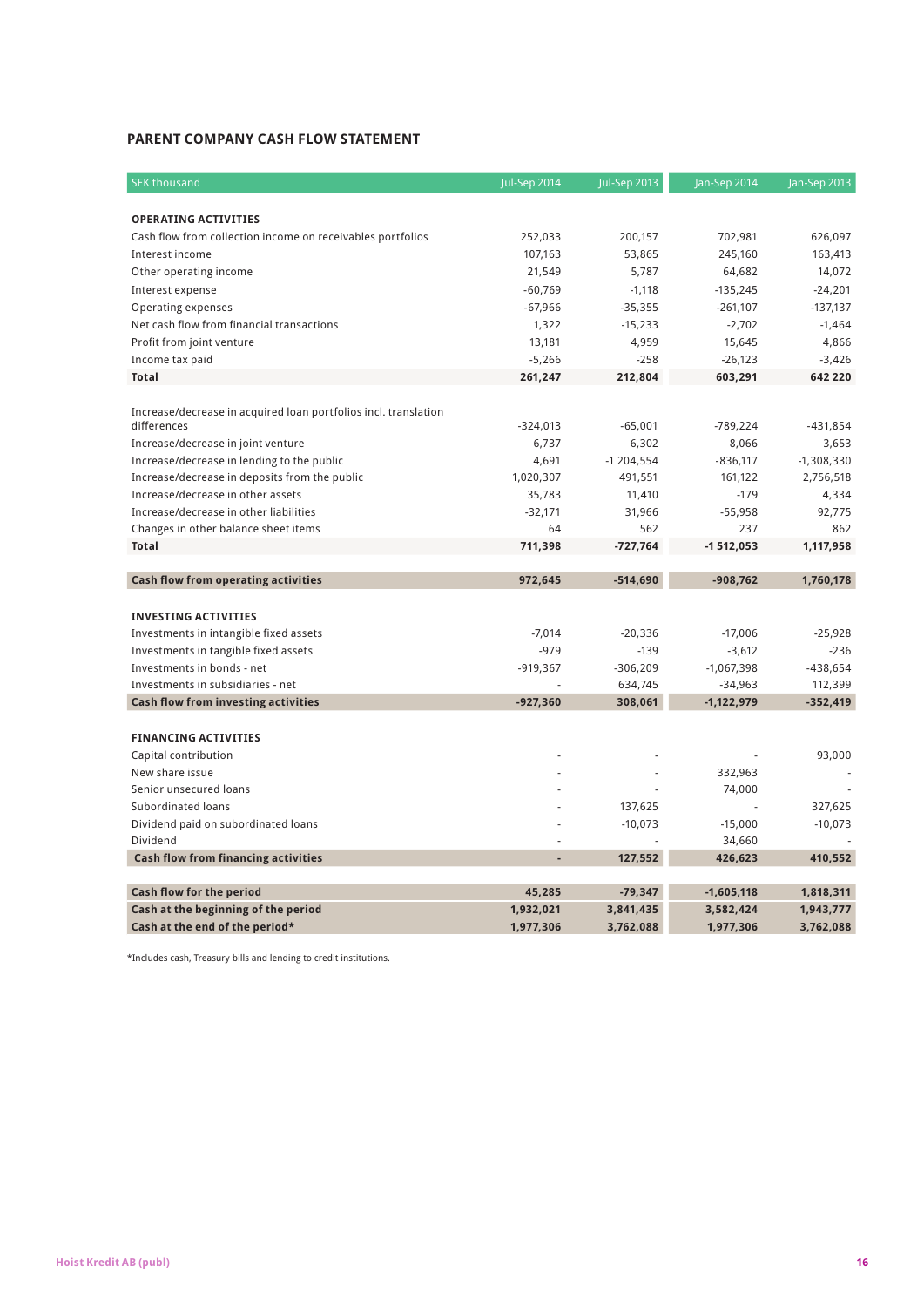# **Accounting Policies**

The consolidated financial statements for Hoist Kredit AB (publ) are prepared in accordance with the International Financial Reporting Standards (IFRS) issued by the International Accounting Standard Board (IASB) and the interpretation statements from the IFRS Interpretation Reporting Committee (IFRIC) as approved by the EU Commission.

In addition, according to the Swedish Annual Accounts Act (1995:1559) for Credit Institutions and Securities Companies (ÅRKL), UFR statements issued by the Swedish Financial Reporting Board as well as the accounting regulations of the Swedish Financial Supervisory Authority (FFFS 2008:25) have been applied. Hoist Finance also applies the RFR 1 recommendation issued by the Swedish Financial Reporting Board as well as associated statements by UFR. These statements for the Group and the Parent Company are prepared, in all material aspects, in accordance with the IAS34, "Interim Reporting".

The accounting policies and basis for calculations for the Group and the Parent Company are, in all material aspects, unchanged in comparison to the 2013 Annual Report.

IFRS 11, "Joint Arrangements", have been applied since 1 January 2014. This has resulted in joint arrangements being classified as joint venture or joint operation depending on whether the Group has direct right to the assets and obligation for the liabilities or not. The assessment is based on the structure of the investment, the legal set-up, contractual obligations and other aspects and circumstances. According to previous rules, the assessment was made based solely upon the structure of the investment. The impact of IFRS 11 upon

joint ventures has also been that proportionate consolidation is no longer allowed and only equity method may be used.

Hoist Kredit AB (publ) has a joint arrangement in the form of a joint venture. This joint venture has previously been accounted for according to the equity method. Therefore, the transition to IFRS 11 has not had any implications.

## **Changes in accounting policies**

Intra-group invoicing to the ultimate parent company, Hoist International AB (publ) that was previously reported on a gross level, is now reported on a net basis, lowering other income and other expenses.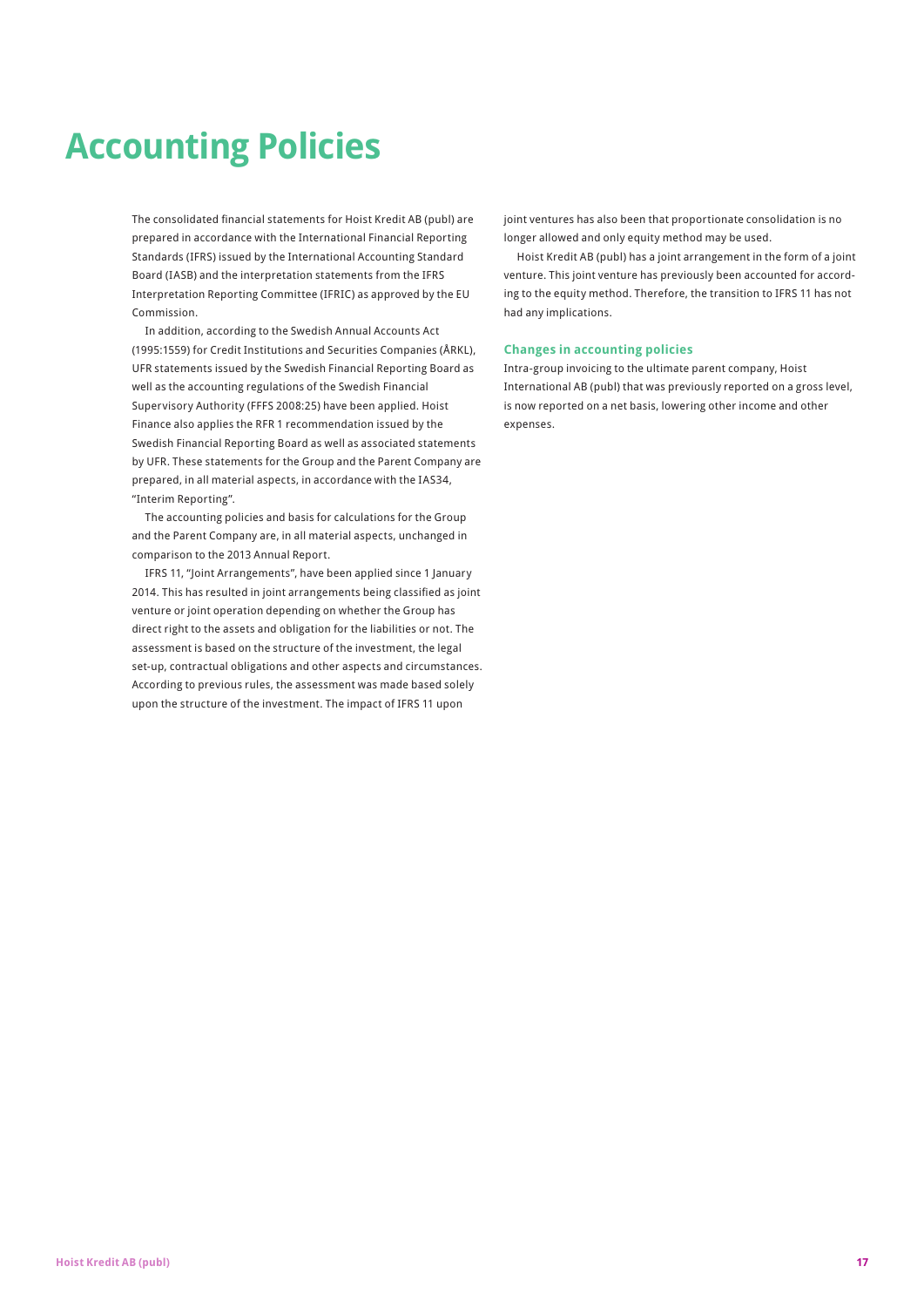# **Notes**

## **NotE 1 Segment reporting**

Segment reporting has been prepared to reflect how the executive management monitors operations, which is different from the statutory accounts. The material differences are as follows:

- Total revenue refers to revenue from acquired loan portfolios, the run-off consumer loan portfolio, servicing income, profit from joint venture and certain other income.
- Financial net contains interest income other than from acquired loan portfolios, interest expense and net profit from financial transactions.

Group costs containing central and supporting functions are not allocated to the operating segments and reported as Central functions and eliminations.

With respect to the balance sheet, only acquired loan portfolios are monitored, while other assets and liabilities are not monitored on a segment-by-segment basis. These items are of minor importance.

| July - September 2014    | Segment     | Segment   | Segment   | Segment   | Segment   | Segment   | Central<br>functions<br>and elimi- |            |
|--------------------------|-------------|-----------|-----------|-----------|-----------|-----------|------------------------------------|------------|
| <b>SEK thousand</b>      | <b>BeNe</b> | France    | UK        | Italy     | Poland    | Germany*  | nations                            | Group      |
| Total revenue            | 47.275      | 18,209    | 96,065    | 38,175    | 105,309   | 117.324   | 1.634                              | 423,991    |
| Operating expenses       | $-23.974$   | $-36,159$ | $-61.710$ | $-29.876$ | $-28.817$ | $-65.837$ | $-54.683$                          | $-301,056$ |
| Financial items          | $-20.325$   | $-5.945$  | $-17.708$ | $-6.348$  | $-15.242$ | $-26.071$ | 31.083                             | $-60,556$  |
| <b>Profit before tax</b> | 2.976       | $-23,895$ | 16,647    | 1,951     | 61,250    | 25,416    | $-21.966$                          | 62,379     |

## **July - September 2013**

| SEK thousand             | Segment<br><b>BeNe</b> | Segment<br>France | Segment<br>UK | Segment<br><b>Italy</b> | Segment<br>Poland | Segment<br>$Germany*$ | Central<br><b>Functions</b><br>and elimi-<br>nations | Group      |
|--------------------------|------------------------|-------------------|---------------|-------------------------|-------------------|-----------------------|------------------------------------------------------|------------|
| Total revenue            | 13,412                 | 13,799            | 78.721        | 14.796                  | 67.515            | 109.837               | $-14$                                                | 298,066    |
| Operating expenses       | $-10.540$              | $-18.408$         | $-80.083$     | 2,257                   | $-25.932$         | $-63.790$             | $-38.370$                                            | $-234,866$ |
| Financial items          | $-4.772$               | $-6.119$          | $-10.814$     | $-4.092$                | $-4.936$          | $-24.382$             | 7.111                                                | $-48.004$  |
| <b>Profit before tax</b> | $-1.900$               | $-10.728$         | $-12.176$     | 12.961                  | 36.647            | 21.665                | $-31.273$                                            | 15,196     |

## **January - September 2014**

| <b>SEK thousand</b>      | Segment<br><b>BeNe</b> | Segment<br><b>France</b> | Segment<br><b>UK</b> | Segment<br>Italy | Segment<br>Poland | Segment<br>'Germany*, | Central<br><b>Functions</b><br>and elimi-<br>nations | Group,     |
|--------------------------|------------------------|--------------------------|----------------------|------------------|-------------------|-----------------------|------------------------------------------------------|------------|
| Total revenue            | 145,852                | 52.945                   | 312.094              | 102,657          | 262.078           | 305,864               | 4.083                                                | 1,185,573  |
| Operating expenses       | $-65.357$              | $-80,816$                | $-199.449$           | $-53.344$        | $-57.860$         | $-180.934$            | $-172.146$                                           | $-809.906$ |
| Financial items          | $-56,274$              | $-17.763$                | $-50.782$            | $-16.412$        | $-38.455$         | $-75.399$             | 47.336                                               | $-207,749$ |
| <b>Profit before tax</b> | 24,221                 | $-45.634$                | 61,863               | 32,901           | 165,763           | 49.531                | $-120,727$                                           | 167,918    |

| January - September 2013 |                        |                   |               |                         |                   |                     |                                                      |            |
|--------------------------|------------------------|-------------------|---------------|-------------------------|-------------------|---------------------|------------------------------------------------------|------------|
| <b>SEK thousand</b>      | Segment<br><b>BeNe</b> | Segment<br>France | Segment<br>UK | Segment<br><b>Italy</b> | Segment<br>Poland | Segment<br>Germany* | Central<br><b>Functions</b><br>and elimi-<br>nations | Group      |
| Total revenue            | 50.664                 | 50.260            | 150,480       | 82.193                  | 112.554           | 352,578             | $-1.179$                                             | 797.550    |
| Operating expenses       | $-31,131$              | $-52.937$         | $-149.836$    | $-13.402$               | $-44.333$         | $-176.597$          | $-120.937$                                           | $-589,173$ |
| <b>Financial items</b>   | $-12.702$              | $-17.965$         | $-19.304$     | $-12.669$               | $-12.730$         | $-74.251$           | 30.754                                               | $-118,867$ |
| <b>Profit before tax</b> | 6.831                  | $-20.642$         | $-18.660$     | 56.122                  | 55.491            | 101.730             | $-91.362$                                            | 89,510     |

#### **Acquired loans**

|                                            | Segment     | Segment | Segment   | Segment | Segment   | Segment   |           |
|--------------------------------------------|-------------|---------|-----------|---------|-----------|-----------|-----------|
| <b>SEK thousand</b>                        | <b>BeNe</b> | France  | UK        | Italy   | Poland    | Germany*  | Group     |
| 30 Sep 2014                                |             |         |           |         |           |           |           |
| Run-off consumer loan portfolio            | ۰           |         | $\sim$    | $\sim$  | $\sim$    | 134.175   | 134.175   |
| Acquired loan portfolios                   | 1.640.020   | 489,538 | 1.430.905 | 499.635 | 1.106.014 | 1.989.696 | 7.155.808 |
| Shares and participations in joint venture | ۰           |         |           | $\sim$  | 213.894   | ۰.        | 213.894   |
| <b>Acquired loans</b>                      | 1.640.020   | 489.538 | 1.430.905 | 499.635 | 1.319.908 | 2,123,872 | 7.503.877 |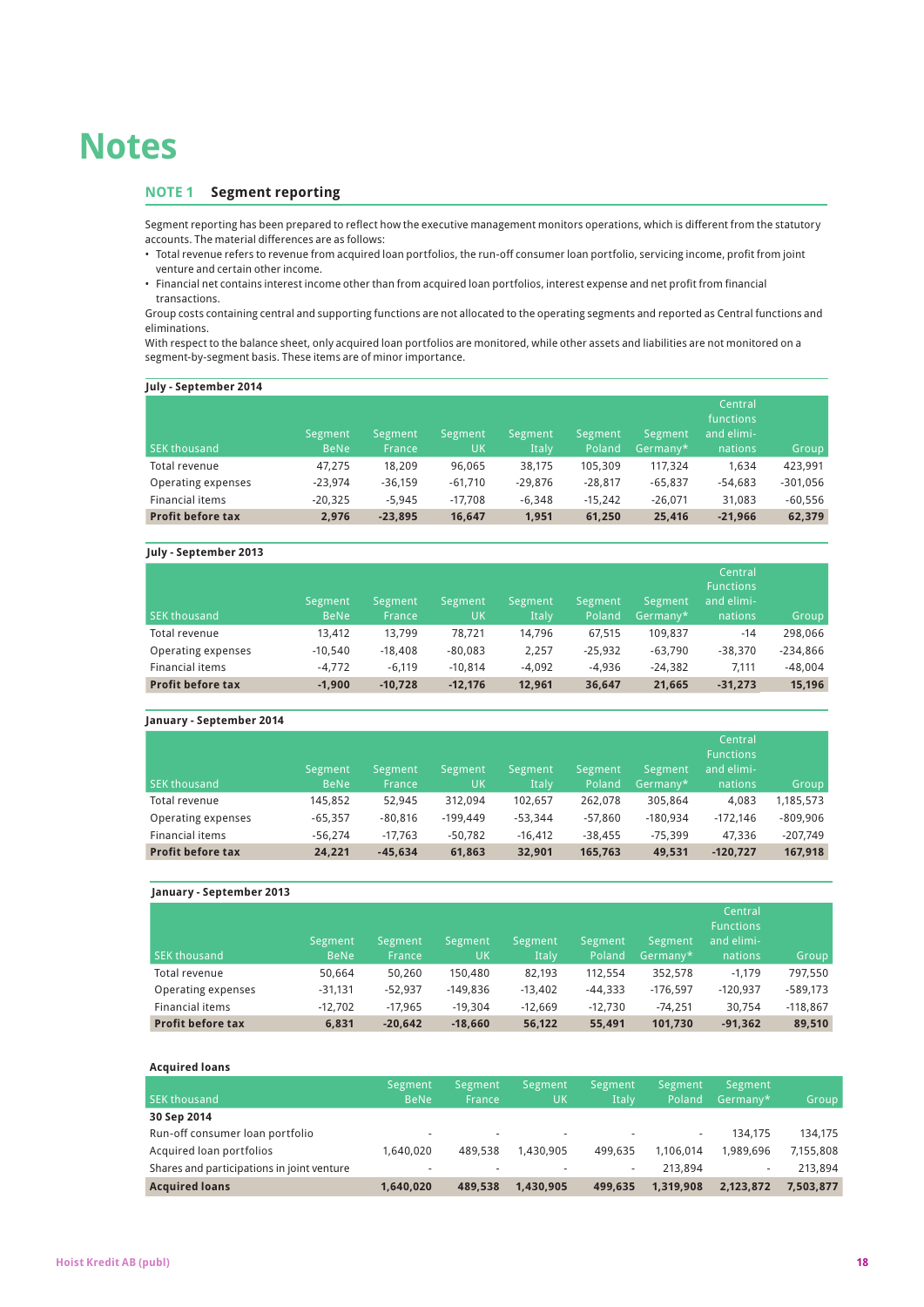## **NotE 1 Segment reporting**

| <b>Acquired loans</b>                      |             |         |           |         |         |           |           |
|--------------------------------------------|-------------|---------|-----------|---------|---------|-----------|-----------|
|                                            | Segment     | Segment | Segment   | Segment | Segment | Segment   |           |
| <b>SEK thousand</b>                        | <b>BeNe</b> | France  | UK        | Italy   | Poland  | Germany*  | Group     |
| 31 Dec 2013                                |             |         |           |         |         |           |           |
| Run-off consumer loan portfolio            | ۰           |         |           |         | ٠       | 209.373   | 209,373   |
| Acquired loan portfolios                   | 1.293.341   | 478.548 | 1.312.769 | 308.327 | 778.646 | 1.826.305 | 5,997,935 |
| Shares and participations in joint venture | $\sim$      |         |           | ٠       | 192,230 | $\sim$    | 192.230   |
| <b>Acquired loans</b>                      | 1,293,341   | 478.548 | 1.312.769 | 308,327 | 970.876 | 2.035.678 | 6,399,538 |

#### **Acquired loans**

|                                            | Segment     | Segment | Segment   | Segment | Segment | Segment                  |           |
|--------------------------------------------|-------------|---------|-----------|---------|---------|--------------------------|-----------|
| <b>SEK thousand</b>                        | <b>BeNe</b> | France  | UK        | Italy   | Poland  | 'Germany*                | Group     |
| 30 Sep 2013                                |             |         |           |         |         |                          |           |
| Run-off consumer loan portfolio            | ٠           |         |           |         | ٠       | 243.686                  | 243,686   |
| Acquired loan portfolios                   | 374,888     | 500.027 | 1.118.707 | 319.311 | 662.992 | 1.741.302                | 4,717,227 |
| Shares and participations in joint venture | ٠           |         |           | $\sim$  | 195.162 | $\overline{\phantom{a}}$ | 195.162   |
| <b>Acquired loans</b>                      | 374.888     | 500.027 | 1.118.707 | 319.311 | 858.153 | 1.984.989                | 5,156,075 |

\* Segment Germany also includes Austria.

The operations of the Group are presented in the geographical segmentation. The segment reporting of the Swedish Parent Company is, therefore, not presented separately.

## **INFORMATION PER GEOGRAPHICAL SEGMENT**

|                          |                 |                 | <b>GROUP</b>    |                    |                 |                          | PARENT COMPANY  |                 |
|--------------------------|-----------------|-----------------|-----------------|--------------------|-----------------|--------------------------|-----------------|-----------------|
| <b>SEK thousand</b>      | Jul-Sep<br>2014 | Jul-Sep<br>2013 | Jan-Sep<br>2014 | $ an-Sep $<br>2013 | Jul-Sep<br>2014 | Jul-Sep<br>2013          | Jan-Sep<br>2014 | Jan-Sep<br>2013 |
| Net revenue              |                 |                 |                 |                    |                 |                          |                 |                 |
| Germany*                 | 98,579          | 91,106          | 253,728         | 273,707            | 44,057          | 46,036                   | 106.064         | 128,389         |
| France                   | 16,411          | 11,733          | 47,773          | 43,948             |                 |                          |                 |                 |
| Benelux                  | 47,245          | 13,385          | 145,821         | 50,442             | 10,911          | 13,385                   | 40,501          | 50,442          |
| Italy                    | 37,448          | 14,459          | 101,930         | 81,771             | 19,277          | 14,459                   | 66,070          | 81,771          |
| UK                       | 66,015          | 115,895         | 217,046         | 144,822            |                 | $\overline{\phantom{a}}$ |                 |                 |
| Poland                   | 89,532          | 58,899          | 221,200         | 84,528             | 146             | 1.166                    | 2.379           | 2,616           |
| <b>Total net revenue</b> | 355.230         | 305.477         | 987.498         | 679.218            | 74.391          | 75.046                   | 215.014         | 263,218         |

|                                     |                 |                 | <b>GROUP</b>    |                 | PARENT COMPANY  |                 |                 |                 |
|-------------------------------------|-----------------|-----------------|-----------------|-----------------|-----------------|-----------------|-----------------|-----------------|
| <b>SEK thousand</b>                 | Jul-Sep<br>2014 | Jul-Sep<br>2013 | Jan-Sep<br>2014 | Jan-Sep<br>2013 | Jul-Sep<br>2014 | Jul-Sep<br>2013 | Jan-Sep<br>2014 | Jan-Sep<br>2013 |
| <b>Gross cash collections</b>       |                 |                 |                 |                 |                 |                 |                 |                 |
| Germany*                            | 184,110         | 150,232         | 493,682         | 465,161         | 129,588         | 105.162         | 346.017         | 319,843         |
| France                              | 24,860          | 21.684          | 83,424          | 71,939          |                 |                 |                 |                 |
| Benelux                             | 152,650         | 48,007          | 444,255         | 143,426         | 72.059          | 48,007          | 205.103         | 143,426         |
| Italy                               | 60,418          | 46,280          | 171,339         | 161.172         | 46,932          | 46,280          | 144.586         | 161,172         |
| UK                                  | 126,338         | 73,410          | 384,235         | 143,229         |                 |                 |                 |                 |
| Poland                              | 91.715          | 125.218         | 214.158         | 136,933         | 1.760           | 708             | 5.581           | 1,656           |
| <b>Total gross cash collections</b> | 640.091         | 464.831         | 1,791,093       | 1,121,860       | 250.339         | 200.157         | 701,287         | 626,097         |

|                                 |                 |                 | GROUP           |                 | PARENT COMPANY  |                 |                 |                 |  |
|---------------------------------|-----------------|-----------------|-----------------|-----------------|-----------------|-----------------|-----------------|-----------------|--|
| <b>SEK thousand</b>             | Jul-Sep<br>2014 | Jul-Sep<br>2013 | Jan-Sep<br>2014 | Jan-Sep<br>2013 | Jul-Sep<br>2014 | Jul-Sep<br>2013 | Jan-Sep<br>2014 | Jan-Sep<br>2013 |  |
| Changes in carrying value       |                 |                 |                 |                 |                 |                 |                 |                 |  |
| Germany*                        | $-85.531$       | $-59,126$       | $-239.953$      | $-191.454$      | $-85,531$       | $-59.126$       | $-239.953$      | $-191,454$      |  |
| France                          | $-8.448$        | $-9,951$        | $-35,651$       | $-27,991$       |                 |                 |                 |                 |  |
| Benelux                         | $-105.406$      | $-34,622$       | $-298,434$      | $-92,984$       | $-61.148$       | $-34,622$       | $-164.602$      | $-92,984$       |  |
| Italy                           | $-22.971$       | $-31.821$       | $-69,409$       | $-79.401$       | $-27,655$       | $-31,821$       | $-78,516$       | $-79.401$       |  |
| UK                              | $-60,322$       | 42.485          | $-167,189$      | 1,593           |                 |                 |                 |                 |  |
| Poland                          | $-2.183$        | $-66,319$       | 7.041           | $-52.405$       | $-1.614$        | 458             | $-3.202$        | 960             |  |
| Total changes in carrying value | $-284.861$      | $-159.354$      | $-803,595$      | $-442.642$      | $-175,948$      | $-125.111$      | $-486.273$      | $-362,879$      |  |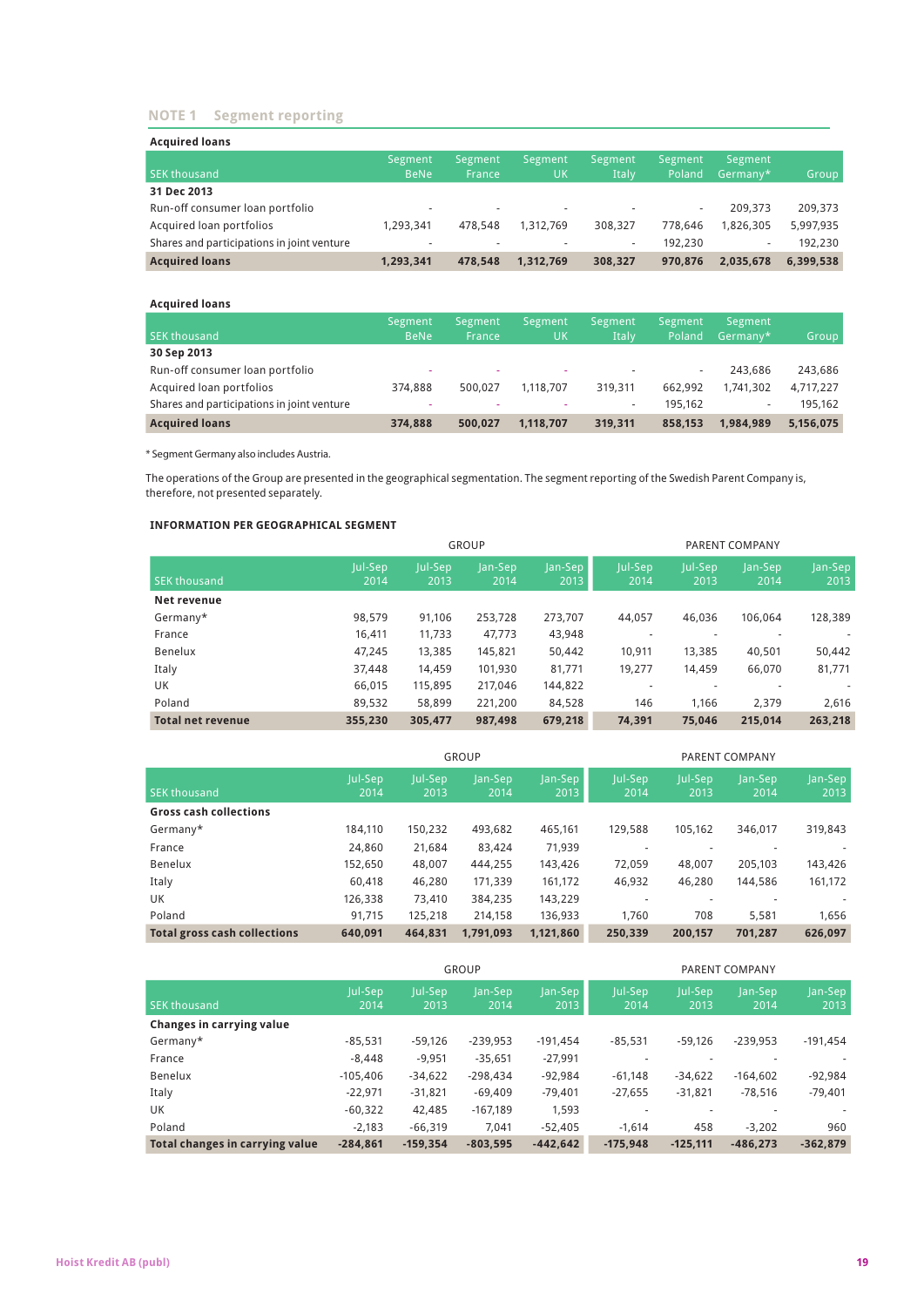|                             |             | GROUP       |             | PARENT COMPANY |             |             |  |
|-----------------------------|-------------|-------------|-------------|----------------|-------------|-------------|--|
| <b>SEK thousand</b>         | 30 Sep 2014 | 31 Dec 2013 | 30 Sep 2013 | 30 Sep 2014    | 31 Dec 2013 | 30 Sep 2013 |  |
| Carrying value              |             |             |             |                |             |             |  |
| Germany*                    | 1,989,696   | 1,826,305   | 1,741,302   | 1.989.700      | 1.826.308   | 1,741,306   |  |
| France                      | 489.538     | 478.548     | 500,027     |                |             |             |  |
| Benelux                     | 1,640,020   | 1,293,341   | 374,888     | 569,571        | 382,703     | 374,888     |  |
| Italy                       | 499,635     | 308,327     | 319,311     | 261,963        | 308,327     | 319,311     |  |
| UK                          | 1,430,905   | 1,312,769   | 1,118,707   |                |             |             |  |
| Poland                      | 1.106.014   | 778,645     | 662,992     | 26.145         | 28.784      | 26,831      |  |
| <b>Total carrying value</b> | 7,155,808   | 5,997,935   | 4,717,227   | 2,847,379      | 2,546,122   | 2,462,336   |  |

\* Segment Germany also includes Austria.

## **NotE 2 Acquired loan portfolios**

|                                                                 |              | <b>GROUP</b> |              | PARENT COMPANY |              |              |  |
|-----------------------------------------------------------------|--------------|--------------|--------------|----------------|--------------|--------------|--|
| <b>SEK thousand</b>                                             | Jan-Sep 2014 | Jan-Dec 2013 | Jan-Sep 2013 | Jan-Jun 2014   | Jan-Dec 2013 | Jan-Jun 2013 |  |
| Opening balance                                                 | 5,997,935    | 3,363,907    | 3,363,907    | 2.546.122      | 2.393.361    | 2,393,361    |  |
| Acquisitions                                                    | 1,682,861    | 3,265,806    | 1,926,458    | 717.507        | 619,136      | 468,505      |  |
| <b>Disposals</b>                                                | $\sim$       | $-117.170$   | $-108.065$   | ٠              |              |              |  |
| <b>Translation differences</b>                                  | 278.607      | 118,082      | $-22,432$    | 71,717         | 29,572       | $-36,651$    |  |
| Changes in carrying value<br>Based on opening balance forecast  |              |              |              |                |              |              |  |
| (amortisation)                                                  | $-803.595$   | $-627.120$   | $-449.947$   | -487.967       | -537.483     | $-362,879$   |  |
| Based on revised estimates (revaluation)                        | $\sim$       | $-5,570$     | 7,306        |                | 41,536       |              |  |
| <b>Carrying value</b>                                           | 7,155,808    | 5,997,935    | 4,717,227    | 2,847,379      | 2,546,122    | 2,462,336    |  |
| Changes in carrying value recognised<br>in the income statement | $-803.595$   | $-632.690$   | $-442.641$   | $-487.967$     | $-495.947$   | $-362,879$   |  |

## **Whereof fair value**

|                                          |              | <b>GROUP</b>             | PARENT COMPANY           |              |              |              |  |
|------------------------------------------|--------------|--------------------------|--------------------------|--------------|--------------|--------------|--|
| <b>SEK thousand</b>                      | Jan-Sep 2014 | Jan-Dec 2013             | Jan-Sep 2013             | Jan-Jun 2014 | Jan-Dec 2013 | Jan-Jun 2013 |  |
| Opening balance                          | 1,607,061    | 1.768.134                | 1.768.134                | 1,295,106    | 1,405,713    | 1,405,713    |  |
| Acquisitions                             |              | $\overline{\phantom{a}}$ | $\overline{\phantom{a}}$ | ۰            |              |              |  |
| <b>Disposals</b>                         |              |                          |                          |              |              |              |  |
| <b>Translation differences</b>           | 9,513        | 66.978                   | 1.398                    | 4,632        | 53,250       | 1,111        |  |
| Changes in carrying value                |              |                          |                          |              |              |              |  |
| Based on opening balance forecast (amor- |              |                          |                          |              |              |              |  |
| tisation)                                | $-145.297$   | $-183.013$               | $-134.986$               | $-132.519$   | $-165.442$   | $-122,668$   |  |
| Based on revised estimates (revaluation) | ۰            | $-45.038$                |                          |              | 1,585        |              |  |
| <b>Carrying value</b>                    | 1,471,277    | 1,607,061                | 1,634,546                | 1,167,219    | 1,295,106    | 1,284,156    |  |
| Changes in carrying value recognised in  |              |                          |                          |              |              |              |  |
| the income statement                     | $-145.297$   | $-228.051$               | $-134.986$               | $-132.519$   | $-163.857$   | $-122,668$   |  |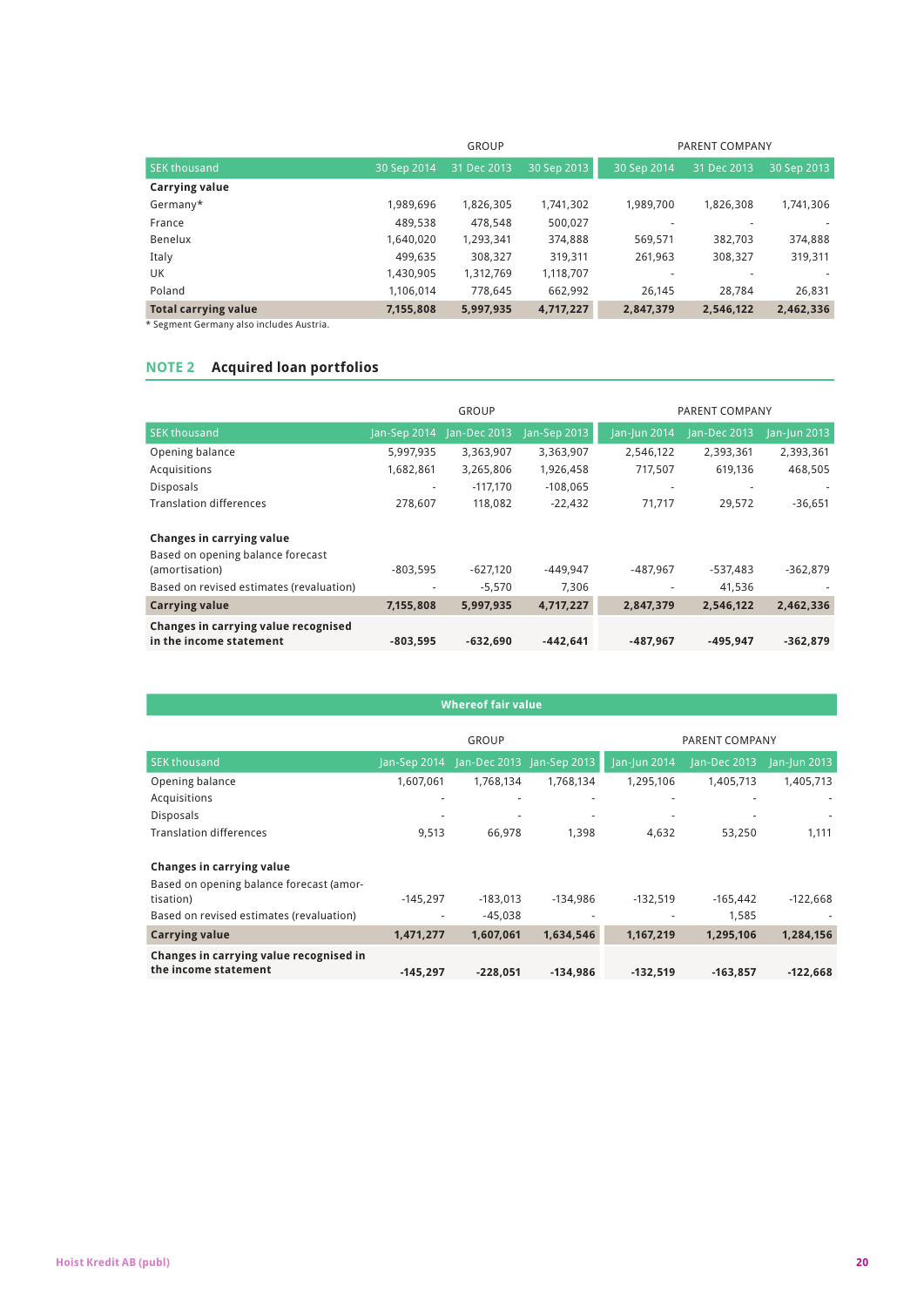## **Sensitivity analysis**

Even though Hoist Finance believes that the assumptions made for the assessment of fair value are reasonable, another fair value can be obtained by applying other methods and other assumptions. For a Level 3 fair value, a reasonable change in one or several assumptions would have the following impact upon the result:

|                                                                     |             | GROUP       |             |
|---------------------------------------------------------------------|-------------|-------------|-------------|
| <b>SEK thousand</b>                                                 | 30 Sep 2014 | 31 Dec 2013 | 30 Sep 2013 |
| Carrying value of acquired loan portfolios                          | 7,155,808   | 5,997,935   | 4,717,227   |
| In case the estimated cash flow over the forecast period is         |             |             |             |
| increased by 5 per cent, the carrying value would increase by       | 350.940     | 297.711     | 250.005     |
| In case the estimated cash flow over the forecast period is         |             |             |             |
| decreased by 5 per cent, the carrying value would decrease by       | $-350.940$  | $-297.711$  | $-250.005$  |
| Carrying value of portfolios acquired prior to 1 July 2011          | 1,471,277   | 1.607.061   | 1,634,546   |
| In case the IRR would be decreased by 1 percentage unit, the        |             |             |             |
| carrying value would increase by                                    | 44.716      | 51.104      | 51,256      |
| In case the IRR would be increased by 1 percentage unit, the carry- |             |             |             |
| ing value would decrease by                                         | $-42.335$   | -48.231     | $-48.414$   |

## **Portfolios valued at fair value through profit or loss**

The Group has chosen to categorise portfolios acquired prior to 1 July 2011 as valued at fair value through profit or loss as these financial assets are managed and their performance is evaluated on a fair value basis, in accordance with the Group's risk management policies. Information about portfolios is provided internally on that basis to the Group's management team. The underlying concept for valuation at fair value is to assess the carrying value of an asset by using the best available price for the asset. Loan portfolios are typically not traded publicly and consequently, there are no market prices available. Most players in the industry, however, apply similar pricing methods for portfolio acquisitions and calculate the present value of cash flows that correspond to the market value of a portfolio.

In order to assess fair value, the three main influencing aspects are: (i) the gross collections forecast, (ii) the cost level and (iii) the internal rate of return. The Group monitors the forward ten years' net collection forecasts for all portfolios and discounts the forecasts on a regular basis. The portfolio forecast curve that is initially used for the purpose of the calculations of the fair value is the acquisition curve of the portfolio. These curves represent the basis for the calculation of the fair value for each portfolio. The result then represents the new fair value of the portfolio.

The discount rate that corresponds to the market rate of return is updated continuously and reflects actual rate of return on relevant and comparable transactions in the market. In addition to the weighted average cost of capital (WACC), Hoist Finance also applies a liquidity premium of five per cent, which results in an internal rate of return of twelve per cent and is in line with the prevailing market situation.

#### **Fair value measurements**

The Group uses observable data to the greatest possible extent when assessing the fair value of an asset or a liability. Fair values are categorised in different levels in a hierarchy of fair values based on the indata used in the valuation approach according to the following:

- Level 1) Quoted prices (unadjusted) in active markets for identical assets or liabilities.
- Level 2) Based on directly or indirectly observable market information not included in Level 1. This category includes instruments valued based on quoted prices on active markets for similar instruments, quoted prices for identical

or similar instruments that are traded on markets that are not active or other valuation techniques where all important indata is directly or indirectly observable in the market.

Level 3) Based on indata that is not observable in the market. This category includes all instruments where the valuation technique is based on data that is not observable and has substantial impact upon the valuation.

The following table presents the Group's financial instruments in the balance sheet for information purpose and, therefore, measured at fair value: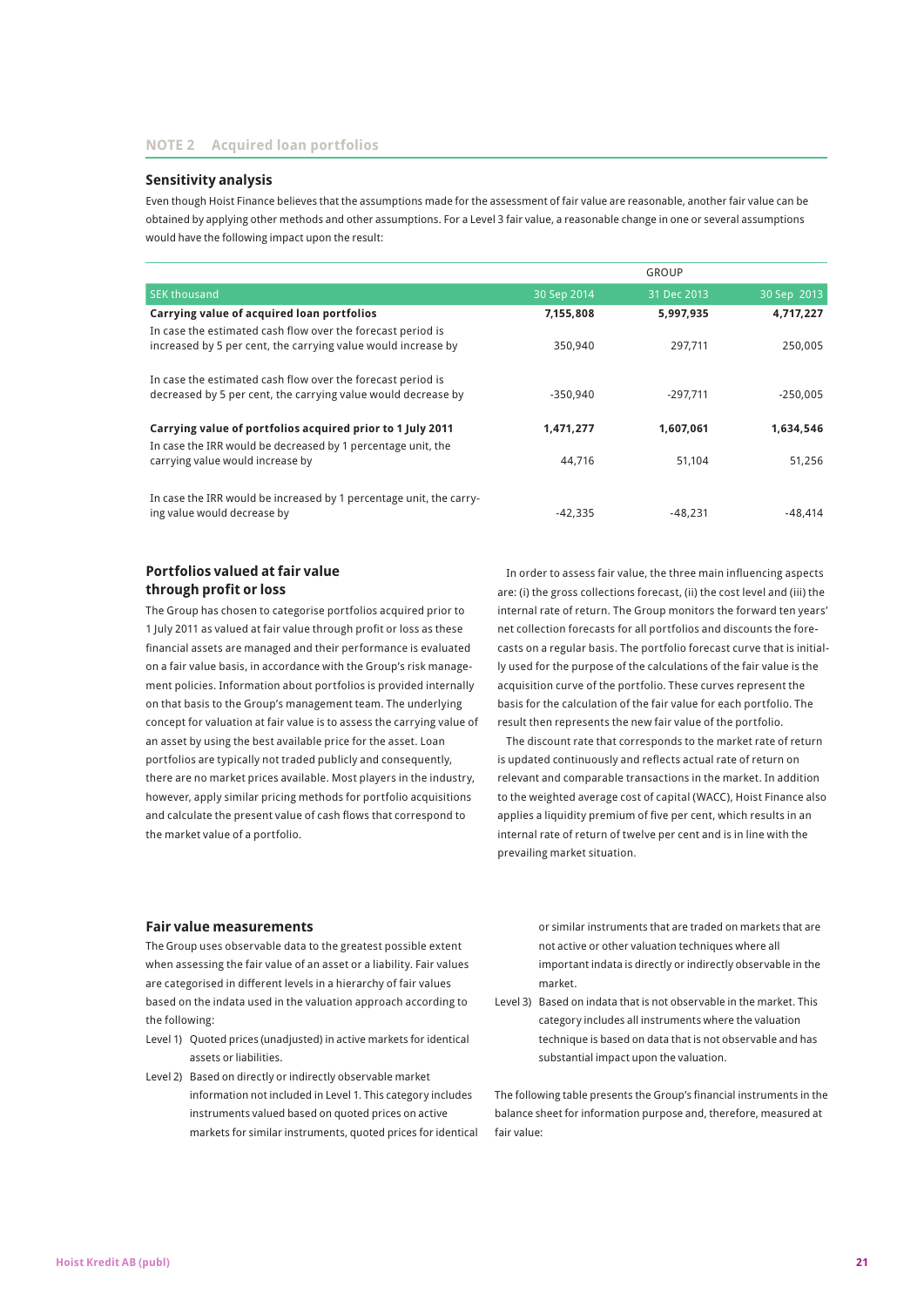## **NotE 2 Acquired loan portfolios**

| GROUP, 30 SEPTEMBER 2014                     |                                    |                  |                   |                      |           |                    |           |
|----------------------------------------------|------------------------------------|------------------|-------------------|----------------------|-----------|--------------------|-----------|
| <b>SEK thousand</b>                          | <b>Acquired loan</b><br>portfolios | <b>Financing</b> | Carrying<br>value | Fair value           | Level 1   | Level <sub>2</sub> | Level 3   |
| Treasury bills and treasury bonds            |                                    | 1,142,493        | 1,142,493         | 1,142,493            | 1,142,493 |                    |           |
| Acquired loan portfolios                     |                                    |                  |                   |                      |           |                    |           |
| - of which at fair value                     | 1,471,277                          |                  | 1,471,277         | 1,471,277            |           |                    | 1,471,277 |
| - of which at amortised cost                 | 5,684,531                          |                  | 5,684,531         | 5,870,710            |           |                    | 5,870,710 |
| Bonds and other interest-bearing securities* |                                    | 2,340,075        | 2,340,075         | 2,340,075            | 2,340,075 |                    |           |
| Derivatives                                  |                                    | 20,203           | 20.203            | 20,203               |           | 20,203             |           |
| <b>Total assets</b>                          | 7,155,808                          | 3,502,771        | 10.658.579        | 10 844.758 3.482 568 |           | 20.203             | 7,341,987 |
|                                              |                                    |                  |                   |                      |           |                    |           |
| Derivatives                                  |                                    | 27,037           | 27,037            | 27,037               |           | 27,037             |           |
| Senior unsecured loans                       |                                    | 741,353          | 741,353           | 753,750              |           | 753,750            |           |
| Subordinated loans                           |                                    | 331,858          | 331,858           | 404,250              |           | 404,250            |           |
| <b>Total liabilities</b>                     |                                    | 1,100,248        | 1,100,248         | 1,185,037            |           | 1,185,037          |           |

| GROUP, 31 DECEMBER 2013                      |                                    |                  |                   |            |                     |                    |           |
|----------------------------------------------|------------------------------------|------------------|-------------------|------------|---------------------|--------------------|-----------|
| <b>SEK thousand</b>                          | <b>Acquired loan</b><br>portfolios | <b>Financing</b> | Carrying<br>value | Fair value | Level 1             | Level <sub>2</sub> | Level 3   |
| Treasury bills and treasury bonds            |                                    |                  |                   |            |                     |                    |           |
| Acquired loan portfolios                     |                                    |                  |                   |            |                     |                    |           |
| - of which at fair value                     | 1,607,061                          |                  | 1,607,061         | 1,607,061  |                     |                    | 1,607,061 |
| - of which at amortised cost                 | 4,390,874                          |                  | 4,390,874         | 4,532,981  |                     |                    | 4,532,981 |
| Bonds and other interest-bearing securities* |                                    | 1,272,677        | 1,272,677         | 1,272,677  | 1,272,677           |                    |           |
| <b>Derivatives</b>                           |                                    | 25.951           | 25.951            | 25,951     |                     | 25,951             |           |
| <b>Total assets</b>                          | 5,997,935                          | 1,298,628        | 7,296,563         |            | 7,438,670 1,272,677 | 25,951             | 6,140,042 |
|                                              |                                    |                  |                   |            |                     |                    |           |
| <b>Derivatives</b>                           |                                    | 16,329           | 16,329            | 16,329     |                     | 16,329             |           |
| Senior unsecured loans                       |                                    | 665,680          | 665,680           | 676,000    |                     | 676,000            |           |
| Subordinated loans                           |                                    | 329,231          | 329,231           | 381,500    |                     | 381,500            |           |
| <b>Total liabilities</b>                     |                                    | 1,011,240        | 1,011,240         | 1,073,829  |                     | 1,073,829          |           |

| GROUP, 30 SEPTEMBER 2013                     |                                    |           |                   |            |           |         |           |
|----------------------------------------------|------------------------------------|-----------|-------------------|------------|-----------|---------|-----------|
| <b>SEK thousand</b>                          | <b>Acquired loan</b><br>portfolios | Financing | Carrying<br>value | Fair value | Level 1   | Level 2 | Level 3   |
| Acquired loan portfolios                     |                                    |           |                   |            |           |         |           |
| - of which at fair value                     | 1,634,546                          |           | 1,634,546         | 1,634,546  |           |         | 1,634,546 |
| - of which at amortised cost                 | 3,082,681                          |           | 3,082,681         | 3,243,426  |           |         | 3,243,426 |
| Bonds and other interest-bearing securities* |                                    | 1,196,326 | 1,196,326         | 1,196,326  | 1,196,326 |         |           |
| <b>Total assets</b>                          | 4,717,227                          | 1,196,326 | 5.913.553         | 6.074.298  | 1.196.326 |         | 4,877,972 |
|                                              |                                    |           |                   |            |           |         |           |
| <b>Derivatives</b>                           |                                    | 26.735    | 26.735            | 26.735     |           | 26,735  |           |
| Subordinated loans                           |                                    | 374,314   | 374,314           | 420.283    |           | 420,283 |           |
| <b>Total liabilities</b>                     |                                    | 401.049   | 401.049           | 447.018    |           | 447.018 |           |

\* Bonds and other interest-bearing securities also include shares of SEK 25,000 thousand. These shares are accounted for at acquisition value as there are no quoted prices. It has not been possible to obtain a reliable fair value using an accepted valuation approach.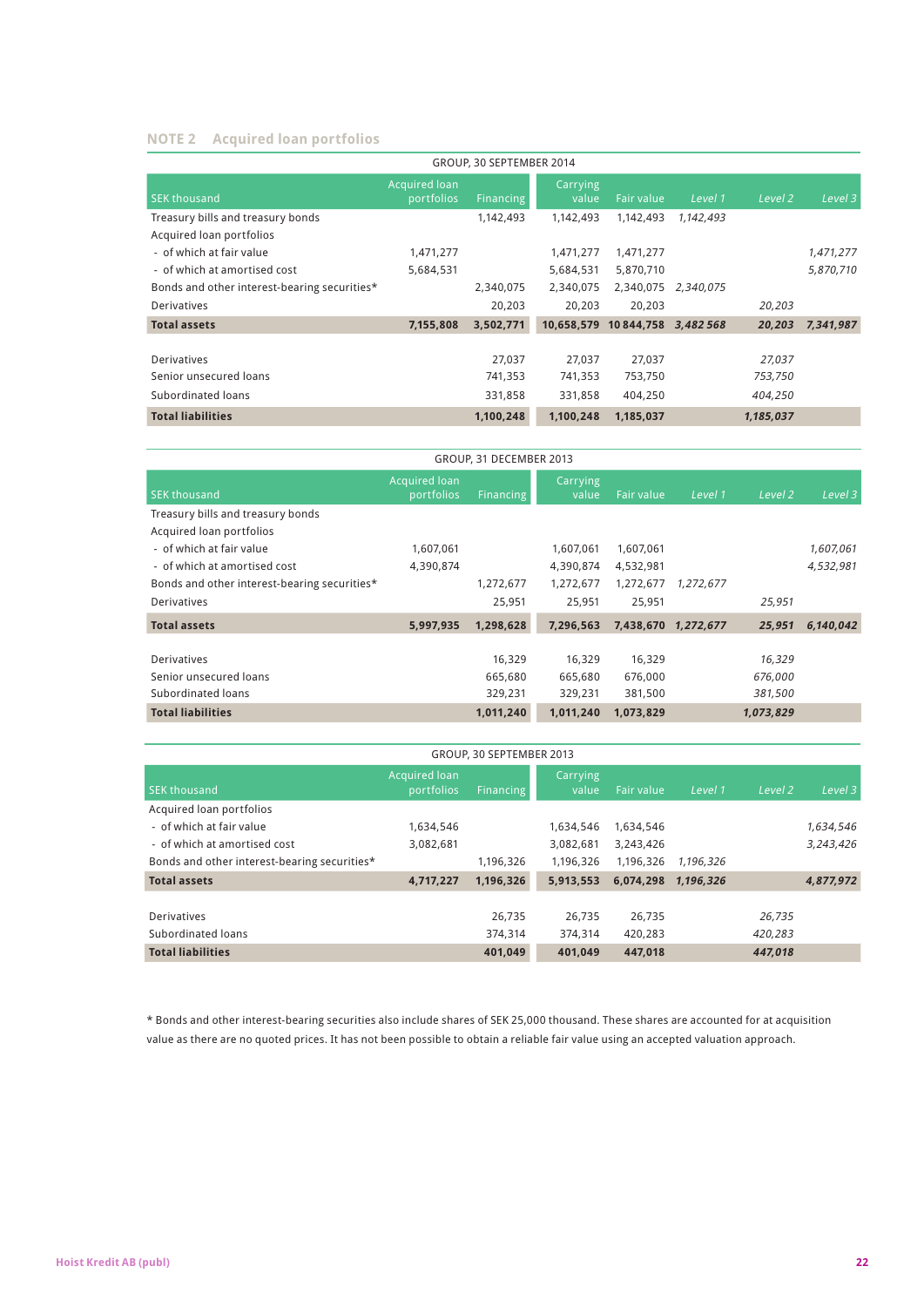## **NotE 2 Acquired loan portfolios**

| PARENT COMPANY, 30 SEPTEMBER 2014            |                                    |           |                   |                   |           |           |           |
|----------------------------------------------|------------------------------------|-----------|-------------------|-------------------|-----------|-----------|-----------|
| <b>SEK thousand</b>                          | <b>Acquired loan</b><br>portfolios | Financing | Carrying<br>value | <b>Fair value</b> | Level 1   | Level 2   | Level 3   |
| Treasury bills and treasury bonds            |                                    | 1,142,493 | 1,142,493         | 1,142,493         | 1,142,493 |           |           |
| Acquired loan portfolios                     |                                    |           |                   |                   |           |           |           |
| - of which at fair value                     | 1,167,219                          |           | 1,167,219         | 1,167,219         |           |           | 1,167,219 |
| - of which at amortised cost                 | 1,680,160                          |           | 1,680,160         | 1,825,255         |           |           | 1,825,255 |
| Bonds and other interest-bearing securities* |                                    | 2,340,075 | 2,340,075         | 2,340,075         | 2,340,075 |           |           |
| <b>Derivatives</b>                           |                                    | 20,203    | 20.203            | 20,203            |           | 20,203    |           |
| <b>Total assets</b>                          | 2,847,379                          | 3,502,771 | 6,350,150         | 6,495,245         | 3.482568  | 20,203    | 2,992,474 |
|                                              |                                    |           |                   |                   |           |           |           |
| Derivatives                                  |                                    | 27,037    | 27.037            | 27,037            |           | 27,037    |           |
| Senior unsecured loans                       |                                    | 741,353   | 741,353           | 753,750           |           | 753,750   |           |
| Subordinated loans                           |                                    | 331,858   | 331,858           | 404.250           |           | 404,250   |           |
| <b>Total liabilities</b>                     |                                    | 1,100,248 | 1,100,248         | 1 185.037         |           | 1,185,037 |           |

| PARENT COMPANY, 31 DECEMBER 2013            |                                    |           |                   |            |           |           |           |
|---------------------------------------------|------------------------------------|-----------|-------------------|------------|-----------|-----------|-----------|
| <b>SEK thousand</b>                         | <b>Acquired loan</b><br>portfolios | Financing | Carrying<br>value | Fair value | Level 1   | Level 2   | Level 3   |
| Acquired loan portfolios                    |                                    |           |                   |            |           |           |           |
| - of which at fair value                    | 1,295,106                          |           | 1,295,106         | 1,295,106  |           |           | 1,295,106 |
| - of which at amortised cost                | 1,251,016                          |           | 1,251,016         | 1,384,249  |           |           | 1,384,249 |
| Bonds and other interest-bearing securities |                                    | 1.272 677 | 1,272,677         | 1,272,677  | 1,272,677 |           |           |
| <b>Derivatives</b>                          |                                    | 25,951    | 25,951            | 25,951     |           | 25,951    |           |
| <b>Total assets</b>                         | 2,546,122                          | 1,298,628 | 3,844,750         | 3,977,983  | 1.272.677 | 25.951    | 2,679,355 |
|                                             |                                    |           |                   |            |           |           |           |
| Derivatives                                 |                                    | 16.329    | 16,329            | 16,329     |           | 16,329    |           |
| Senior unsecured loans                      |                                    | 665,680   | 665,680           | 676,000    |           | 676,000   |           |
| Subordinated loans                          |                                    | 329,231   | 329,231           | 381,500    |           | 381,500   |           |
| <b>Total liabilities</b>                    |                                    | 1,011,240 | 1,011,240         | 1,073,829  |           | 1,073,829 |           |

| PARENT COMPANY, 30 SEPTEMBER 2013            |                                    |                  |                   |            |           |                    |           |
|----------------------------------------------|------------------------------------|------------------|-------------------|------------|-----------|--------------------|-----------|
| <b>SEK thousand</b>                          | <b>Acquired loan</b><br>portfolios | <b>Financing</b> | Carrying<br>value | Fair value | Level 1   | Level <sub>2</sub> | Level 3   |
| Acquired loan portfolios                     |                                    |                  |                   |            |           |                    |           |
| - of which at fair value                     | 1.284.156                          |                  | 1.284.156         | 1.284.156  |           |                    | 1,284,156 |
| - of which at amortised cost                 | 1.178.180                          |                  | 1.178.180         | 1,298,462  |           |                    | 1,298,462 |
| Bonds and other interest-bearing securities* |                                    | 1,171,326        | 1.171.326         | 1.171.326  | 1.171.326 |                    |           |
| <b>Total assets</b>                          | 2,462,336                          | 1,171,326        | 3,633,662         | 3,753,944  | 1.171.326 |                    | 2,582,618 |
|                                              |                                    |                  |                   |            |           |                    |           |
| <b>Derivatives</b>                           |                                    | 26.735           | 26.735            | 26.735     |           | 26.735             |           |
| Subordinated loans                           |                                    | 374.314          | 374.314           | 420.283    |           | 420,283            |           |
| <b>Total liabilities</b>                     |                                    | 401.049          | 401.049           | 447.018    |           | 447.018            |           |

The fair value of accounts receivable, other receivables, cash, accounts payable and other short-term liabilities is estimated at the same value as their carrying value.

The applied valuation approaches are unchanged compared to the latest annual report.

The valuation approach for acquired loan portfolios, important indata and the sensitivity of the valuation outcome for changes in material indata are described in the same note.

Derivatives used for hedging have been model-valued using indata in the form of market rates for interest and currencies. Bonds are valued based on quoted rates.

Fair value of financing in terms of issued bonds and other subordinated loans has been determined taking into account observable market rates quoted by external market players. In cases where more than one market price observation is available, the fair value is determined at the arithmetic mean of the market quotes.

During the period there have been no transfers among the different levels.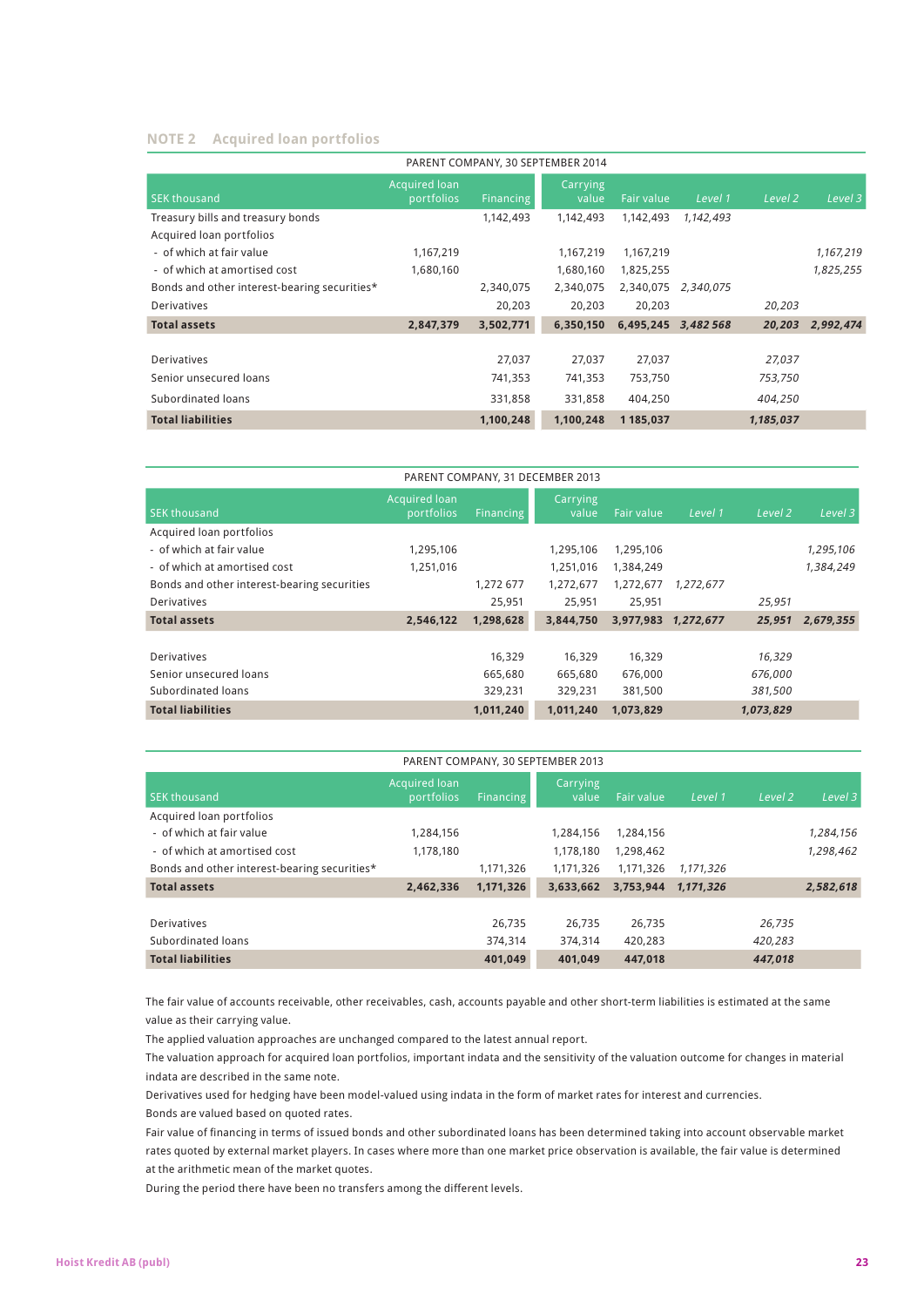## **NOTE 3 Acquisitions of Operations**

In July 2014 Hoist Kredit AB (publ) established a wholly-owned subsidiary, Hoist Italia SrL. As at 1 August Hoist Italia SrL acquired the operations of the servicing partner TRC SpA through an asset purchase. Hoist Italia operates and co-ordinates collection activities of Hoist Finance in Italy. Hoist Italia has approximately 130 FTEs with offices in Rome and in Lecce. The acquisition is another important strategic step in expanding Hoist Finance's position in the Italian market.

The consideration paid in connection with the acquisition totalled EUR 1.

| Net assets as at the acquisition date, SEK thousand  |           |
|------------------------------------------------------|-----------|
| Intangible fixed assets                              | 20,216    |
| Tangible fixed assets                                | 876       |
| Accounts receivable and other short-term receivables | 45,873    |
| Accrued expenses                                     | $-16.946$ |
| Accounts payable and other short-term liabilities    | $-50.019$ |
| <b>Total identifiable net assets</b>                 |           |

The net amount of acquired operations-related assets and liabilities is SEK 0 thousand. No cash and cash equivalents have been taken over in connection with the acquisition.

Acquisition-related costs of SEK 1,137 thousand are included in administrative expenses in the consolidated income statement for July - September 2014.

The acquired assets are consolidated starting as from August 2014 and have contributed with SEK 4,422 thousand to the consolidated revenue and with SEK -7,360 thousand to the operating profit.

Since the acquired operations have not previously been disclosed on a stand-alone basis, it is not possible to disclose the effect of the acquisition from 1 January 2014.

If the acquisition had not been completed, the consolidated profit before tax would have been SEK 8,498 higher in January – September 2014.

## **The lewis group Ltd**

On 8 August 2013 Hoist Finance UK Ltd acquired 100 per cent of the shares in the lewis group Ltd. The consideration was increased in August 2014 as a result of changes in tax receivables pertaining to the period before the acquisition. The consideration increased from SEK 743,501 thousand to SEK 747,103 thousand. The identifiable net assets were changed by a corresponding amount in the item Accounts payable and other short-term liabilities.

## **Note 4 Transactions with Related Parties**

No material changes have incurred since the Interim Report for January – June 2014.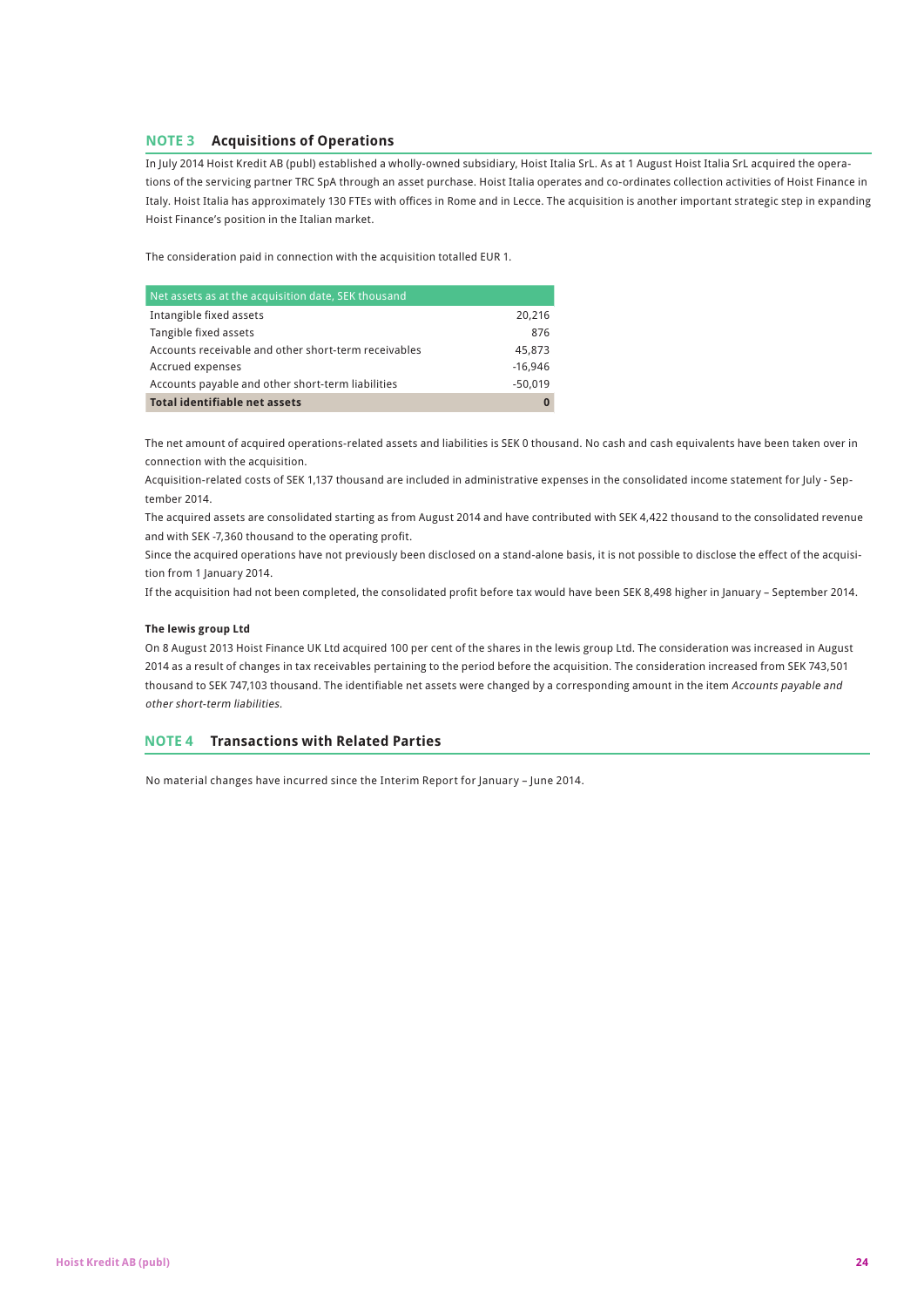The information in this Note contains such information as is to be disclosed in accordance with FFFS 2008:25 regarding annual reports for credit institutions. The information to be disclosed is stipulated in chapter 8 in FFFS 2014:12 regarding prudential requirements and capital buffers. The information relates to the regulated entity Hoist Kredit AB (publ) and Hoist Kredit AB (publ) in its consolidated situation, which was previously referred to as the financial group of undertakings.

The Regulation No 575/2013 of the European Parliament and of the Council is used to conclude the statutory capital demand. The purpose of the rules is to ensure that the regulated entity and its consolidated situation are managing their risks and to protect the Group's depositors. The regulations state that the capital base is to cover the capital requirement including the minimum capital requirement (the capital requirement for Credit Risk, Market Risk and Operational Risk) and the capital requirement for all other material risks i.e. Pillar II. Since the beginning of the year, the Company also needs to comply with the minimum statutory requirements concerning core primary capital (4.5%), Tier I capital (6%) and total capital (8%) in relation to the risk exposure amount.

The capital situation can be summarised as follows:

|                                                     | <b>GROUP</b> |             | PARENT COMPANY |             |  |
|-----------------------------------------------------|--------------|-------------|----------------|-------------|--|
| <b>SEK thousand</b>                                 | 30 Sep 2014  | 31 Dec 2013 | 30 Sep 2014    | 31 Dec 2013 |  |
| Total credit exposure *)                            | 12,834,009   | 12,014,671  | 12,416,921     | 11,762,894  |  |
| Total risk exposure amount                          | 9,757,037    | 8,806,511   | 9,125,741      | 8,387,775   |  |
| Pillar I                                            |              |             |                |             |  |
| Credit risk (standardised approach)                 | 682,408      | 622,384     | 684.234        | 624,275     |  |
| <b>Institutions</b>                                 | 48,631       | 82,736      | 41,022         | 77,228      |  |
| Retail, past due items                              | 588,776      | 496,413     | 232,648        | 209,193     |  |
| Retail, not due items                               | 8.771        | 13,162      | 8.771          | 13,162      |  |
| Corporate                                           | 10,767       | 17,126      | 351,201        | 284,215     |  |
| Other                                               | 25,463       | 12,947      | 50,592         | 40,477      |  |
| Operational risk (basic indicator approach)         | 93,379       | 77,789      | 41,050         | 43,280      |  |
| Foreign Exchange Risk                               | 4,524        | 4,346       | 4,524          | 3,467       |  |
| Credit valuation adjustment (standardised approach) | 252          |             | 252            |             |  |
| Capital requirement Pillar I                        | 780,563      | 704,519     | 730,060        | 671,022     |  |
| Capital available for capital adequacy purpose      | 1,219,001    | 1,023,085   | 1,170,522      | 1,022,007   |  |

Financial Group (consolidated basis) - calculation of eligible capital:

|                                          |             | <b>GROUP</b> |             | PARENT COMPANY |  |
|------------------------------------------|-------------|--------------|-------------|----------------|--|
| <b>SEK thousand</b>                      | 30 Sep 2014 | 31 Dec 2013  | 30 Sep 2014 | 31 Dec 2013    |  |
| Core primary capital                     | 877,504     | 500,854      | 851,121     | 499,776        |  |
| Core primary capital in capital adequacy | 1,055,483   | 622,440      | 894,357     | 521,992        |  |
| Proposed dividend                        | $-7,500$    |              | $-7,500$    |                |  |
| Intangible fixed assets                  | $-100,618$  | $-64,280$    | $-34,136$   | $-21,095$      |  |
| Deferred tax assets                      | $-66,111$   | $-57,306$    | $-1,600$    | $-1,121$       |  |
| Regulatory dividend deduction            | $-3,750$    |              |             |                |  |
| <b>Additional Tier I capital</b>         | 146,356     | 193,000      | 136,886     | 193,000        |  |
| Other eligible Tier I capital            | 48,184      |              | 57,654      |                |  |
| <b>Tier II capital</b>                   | 195,141     | 329,231      | 182,515     | 329,231        |  |
| Other eligible Tier II capital           | 136,717     |              | 149,343     |                |  |
| <b>Total eligible capital</b>            | 1,403,902   | 1,023,085    | 1,377,519   | 1,022,007      |  |
|                                          |             |              |             |                |  |
| Core primary capital ratio               | 8.99%       | 5.69%        | 9.33%       | 5.68%          |  |
| <b>Tier I capital ratio</b>              | 10.49%      | 7.88%        | 10.83%      | 7.87%          |  |
| <b>Total capital ratio</b>               | 12.49%      | 11.62%       | 12.83%      | 11.61%         |  |

\* Total credit exposure contains Hoist Finance's credit exposure on assets in the balance sheet as well as off-balance sheet credit exposure, having taken into consideration conversion ratio.